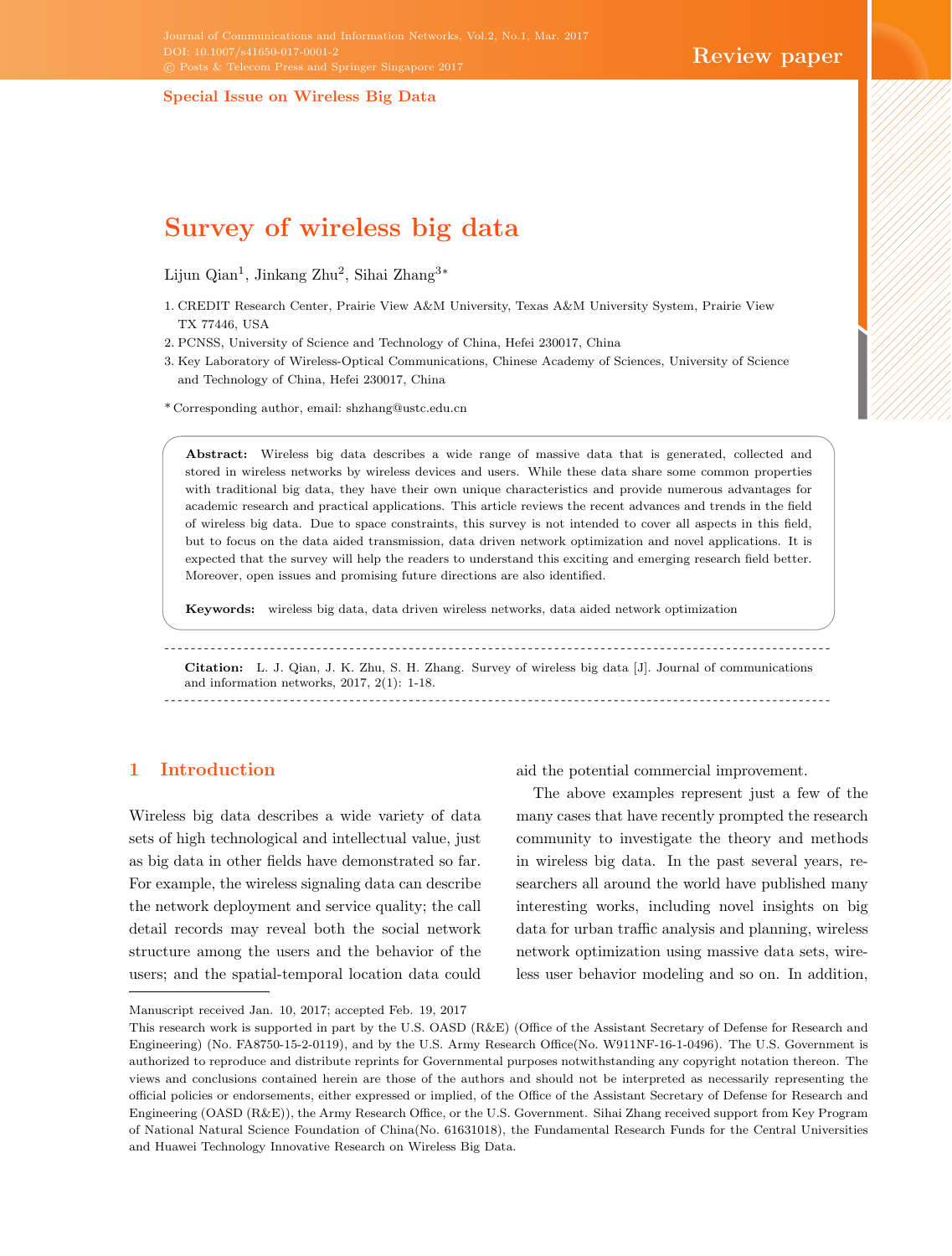China NSFC has launched three five-year research projects on wireless big data, aiming to shed insight on some, if not all, topics in this field.

The rise of dramatic trends in this direction in the past few years is stimulated by several parallel developments. Firstly, the computerization of data acquisition in telecommunication operators led to the emergence of large databases on user behavior and network behavior. Secondly, the increased research success of big data in other fields encouraged us to investigate the wireless related big data analysis, to attempt to promote the transmission and to optimize the network performance. Finally, the challenges faced by current 5G and future wireless communications push us to seek innovative solutions, such as exploring the computation dimension or unified computation and communication.

Although the progress in the field of computer science especially in data mining and machine learning has led to many success stories in big data research, such as the new applications and services provided by companies like Google or iFLYTEK, many challenges still exist in wireless big data research. For instance, the stochastic nature of wireless channels and related modulation/demodulation, as well as the behavior of the wireless users, create very dynamic data sets.

There are already several review papers on specific topics in this field. The authors in Ref. [\[1\]](#page-15-0) summarized the analysis based on mobile phone datasets, including the social networks that can be constructed with such data, the study of personal mobility, geographical partitioning, urban planning, facilitating development and security and privacy issues. The authors in Ref. [\[2\]](#page-15-1) carried out a specific but comprehensive survey on GPS mining for mobility patterns, thus providing a general perspective for studies, by reviewing the methods and algorithms in detail and comparing the existing results on the same issues.

This survey aims to introduce and discuss the recent progress in wireless big data, ranging from fundamental concepts and notations, data collection and storage, transmission technology, and network layer related topics and applications. However, due to space constraints, this survey does not cover all the important topics, and we still try our best to provide the readers with an integrated research framework of wireless big data.

The contents of this survey are organized as depicted in Fig. [1.](#page-1-0) We separate the contents into four layers: data, transmission, network, and application layers, from bottom to top. In the data layer, we first introduce two existing concepts about wireless big data, and propose the purpose oriented notation. Thereafter we discuss the data collection techniques, data model and data analytics. In the transmission layer, the progress on spectrum big data and multiple user access using data analysis is reviewed. In the network layer, we select the three topics that have been focused on the most: network architecture design, traffic analysis and network planning. However we neglect topics such as data driven handover mechanism. There are quite a number of fruitful works in application layers, so we pick up two key aspects, user mobility analysis and social network analysis from the physical spatial domain and logical social domain, respectively. In addition, we also discuss three potential application areas: smart grids, IoT (Internet of Things) and Drones/UAV (Unmanned Aerial Vehicle).

<span id="page-1-0"></span>

Figure 1 Research framework of wireless big data

The rest of this article is organized as follows. Section [2](#page-2-0) introduces certain concepts and categories of wireless big data and then reviews the data col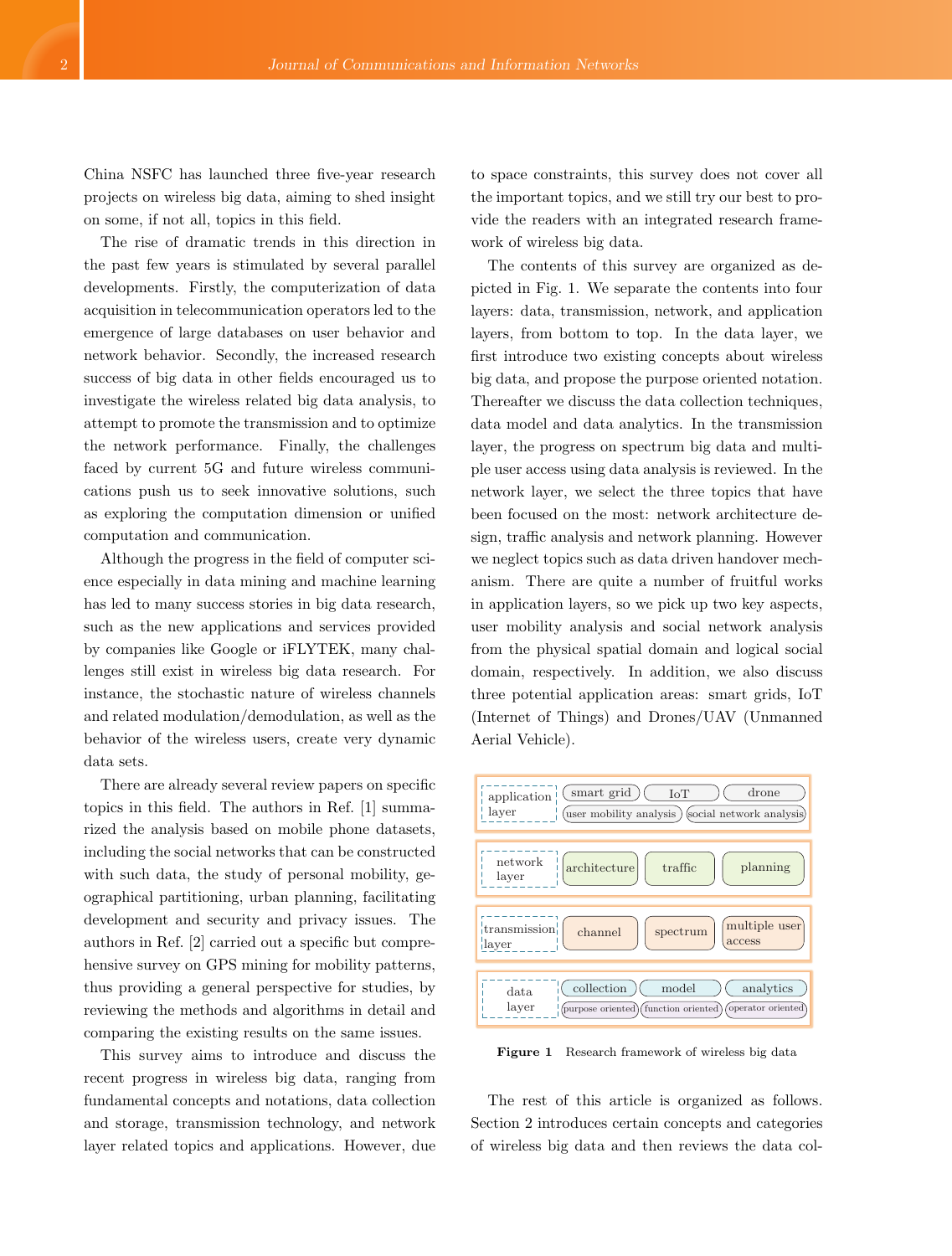lection, data model and data analytics. In section [3,](#page-5-0) two wireless transmission related topics are presented. Wireless network layer related architecture design, traffic analysis and network optimization are presented in section [4.](#page-7-0) Section [5](#page-8-0) summarizes the five key aspects of wireless big data applications. The privacy and security of wireless big data is discussed in section [6.](#page-14-0) Finally, the conclusion and open issues are discussed in section [7.](#page-14-1)

# <span id="page-2-0"></span>2 Data layer related

In this section, we first discuss the concepts of wireless big data, and then introduce the data collection, model and analytics.

# 2.1 Concepts and categories

Concrete and precise definitions are always the first steps to understanding our world. However, as for the wireless big data, we have not yet established a well-acknowledged concept. Therefore, it is essential to begin by reviewing the definition of big data first. By now we are familiar with the 4Vs of big data: volume, velocity, variety and veracity, which evaluate the big data from the size of data set, speed of data in and out, range of data type and source and quality of data. However, despite all these features, wireless big data is usually considered as the data set that cannot be transmitted, accessed, processed and served in an endurable time period by existing communication and network systems.

From the perspective of telecommunication operators, the data is mainly derived from the follow-ing three aspects<sup>[\[3\]](#page-15-2)</sup>: data in the IT system: user attributes, business consumption information, terminal information and etc. Moreover, these data are collected from CRM (Customer Relationship Management), billing system and terminal selfregistration platform, respectively. Basic user portraits and characteristics can be described in accordance with these data. Data in the access network and core network: mobile signaling, DPI, M2M data, etc. These data are collected in wired/wireless net-

works when clients make use of voice, SMS or networking services. The underlying structure of the data is complex, therefore targeted analysis and processes are required for different types of data, in order to achieve scenario-based descriptions of users locations and preferences. Data in the Internet applications of operators: online business hall data, palm business office data, wing payment data, etc. All the data including the user access mode, address, time, business preference, investment and consumption habits are completely preserved in the background of the application which can be easily obtained.

Zhang et al. $[4]$  divided the data in mobile cellular networks into flow record data, network performance data, mobile terminal data and additional data, mainly from the perspective of potential applications. Firstly, the flow record data in cellular networks may be the most important data for describing wireless user behavior, which includes both data records and signaling records, in the form of XDR (call/transaction Detail Records) and contains the main attributes during a data-connection session. Secondly, the network performance data, as coined, aims to evaluate the network performance and quality of service delivered to wireless users, which mainly includes the KPI (Key Performance Indicator) data and the MR (Measurement Report; a statistical data report that contains information about channel quality). Finally, mobile terminal data can be gathered through mobile app and contains device information, wireless parameters and so on.

In this survey, from a network socio-ecological perspective, we further categorize the wireless big data into three types: primordial wireless big data, derived wireless big data, developing wireless big data. Firstly, the primordial wireless big data denotes the data set generated by massive wireless users served by wireless/mobile communications, which includes wireless access behavior, wireless application requirements and etc. Secondly, derived wireless big data represents the spectrum, transmission, access, and network data developed and produced to provide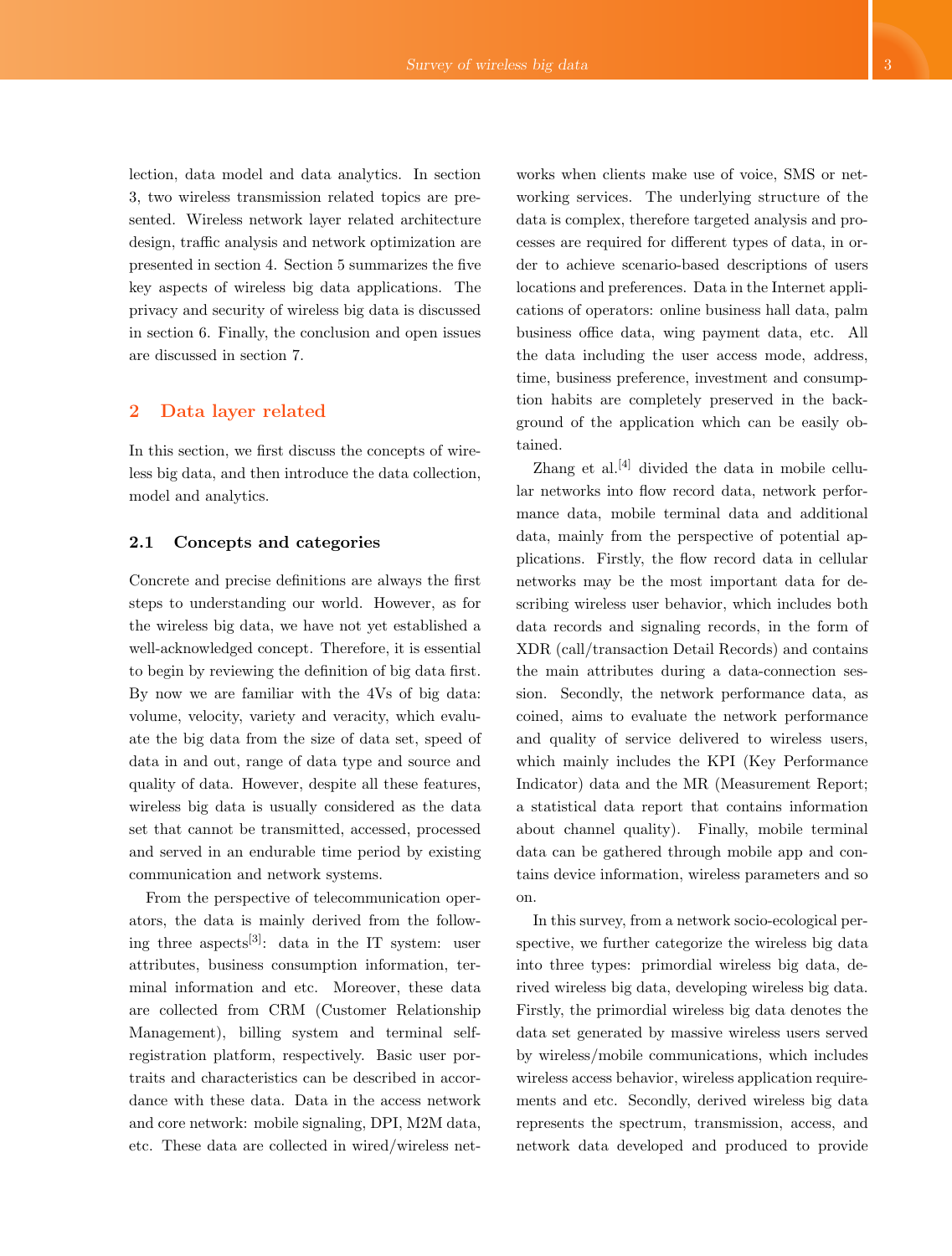effective communication service for wireless users. These data include the distribution of spectrum utilization, spatial statistics of ultra-densely deployed cells and resource allocation of transmission signals. Finally, developing wireless big data means the data set that are generated during the processes of testing and evaluating the performance of unknown spectrum, novel transmission techniques, innovative access and revolutionary network structure.

Here, we point out that the wireless big data can also be categorized according to their specific areas, which include cellular networks, Wi-Fi hotspots and smartphones D2D, smart grids, wireless sensor networks, IoT, etc.

#### 2.2 Data collection

Data collection is in some sense an engineering oriented problem, which is mostly concerned with telecommunication operators, although their purposes are not for wireless big data research. However, several research works have been recently released on this topic.

As for the data gathering challenge in gathering real-time big data in a complex indoor indus-trial environment<sup>[\[5\]](#page-15-4)</sup>, a RTBDG (Real-Time Big Data Gathering) algorithm based on an indoor WSN is proposed, where sensor nodes can screen the data collected from the environment and equipment according to the requirements of risk analysis, which may be widely applied to risk analysis in different industrial operations.

Another interesting point in this topic is based on compressive sensing<sup>[\[6\]](#page-15-5)</sup>. The authors attempted to deal with the shortage of energy in wireless sensor nodes, and proposed a compressive-sensing-based collection framework to minimize the amount of collection while maintaining data quality.

#### 2.3 Data model

The random matrix theory model is applied to represent varying amounts of data collected from multiple sources. In Ref. [\[7\]](#page-15-6), a big data analytic unified data model based on the random matrix theory and machine learning in mobile cellular networks is studied. Several examples of data types have been presented to clarify the performance of big data analytic based on random matrix theory, such as big signaling data, big traffic data, big location data, big radio waveforms data, and big heterogeneous data, in which the high dimensionality of the spatial-temporal datasets is exploited, and the interrelationship and unique characteristics between big data and mobile cellular networks is addressed. Moreover, in Ref. [\[8\]](#page-15-7), the large-scale random matrices are introduced as building blocks to model the massive big data collected by the massive MIMO ( Multiple Input Multiple Output) system, and forwarded to the base station for processing and storage. This model is applied to distributed spectrum sensing and network monitoring. The software defined radio platform, equipped with USRP (Universal Software Radio Peripheral), is used to emulate the antenna in the base station and demonstrate the data processing in the CPU.

Large-scale data and heterogeneous data may be the unique characteristics of wireless big data simply as variety and veracity, respectively. Based on these characteristics, various data types are proposed, such as unstructured data, semistructured data, and structured data. The authors in Ref. [\[9\]](#page-15-8) introduced an unified tensor model to represent the data generated from multiple sources. Based on the tensor extension operator, different data types are represented in the forms of subtensors and processed to unified tensors. Using the aforementioned model, an incremental high order singular value decomposition method is described for reducing the dimensionality of the big data. Moreover, intelligent transportation is used as a case study to verify the performance of the data representation model and incremental dimensionality reduction method and then it can be seen that this model can be implemented as the big data system model for the data representation.

The authors in Ref. [\[10\]](#page-15-9) introduced a mobility analytical framework for big mobile data, based on real data traffic collected from 2G/3G/4G networks cov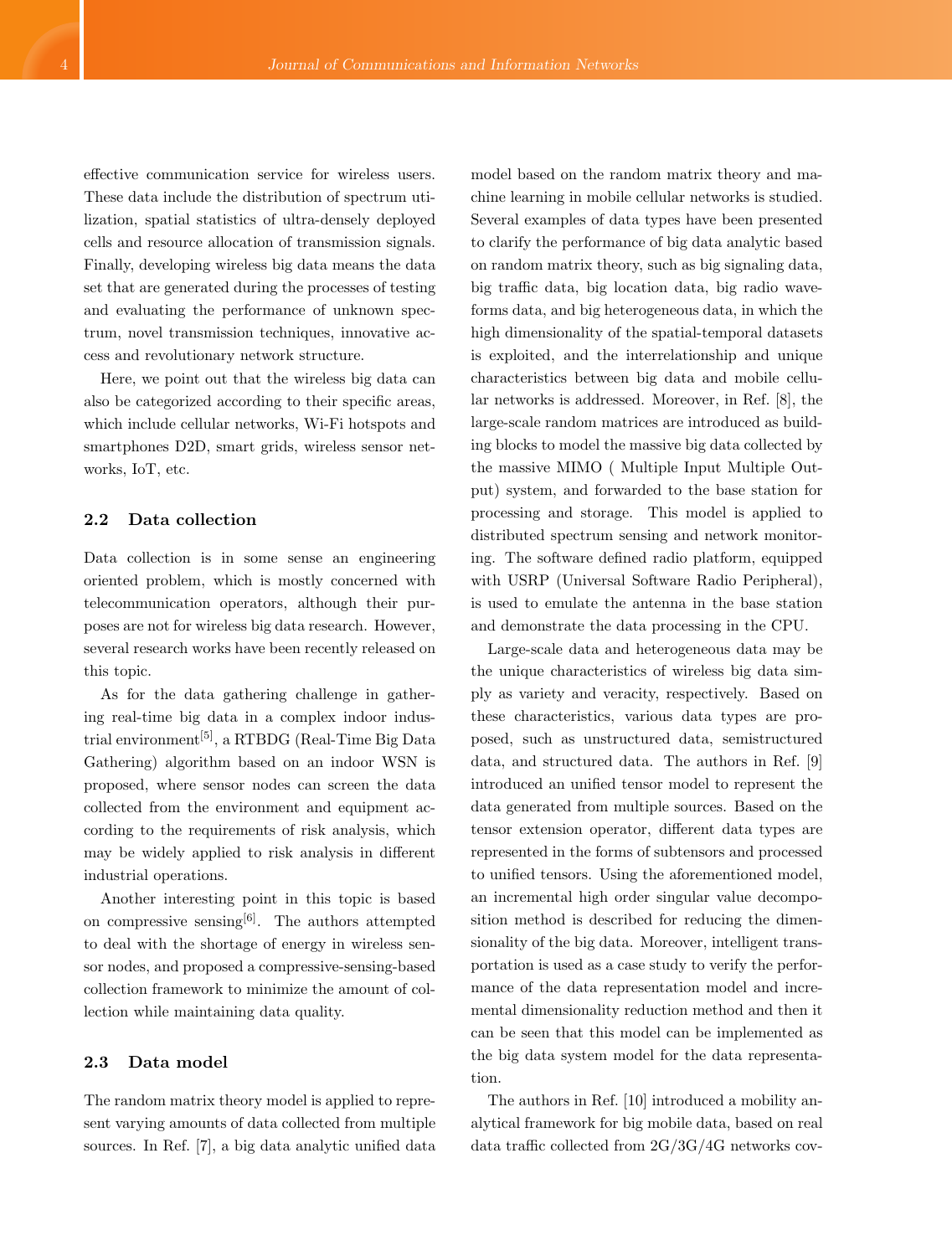ering nearly 7 000 000 people. In order to construct the history trajectories of users, the authors applied different rules to extract users locations from different data sources, and reduce oscillations between the cell towers.

Various formats of unstructured data are presented in Ref. [\[11\]](#page-15-10), which are described as kind of big data representation, such as documents, multimedia, emails, blogs, websites, textual contents, etc. Analytics-as-a-Service tool, with NOSQ schema are proposed for data mining and to extract the information stored in the data. These tools can also be used on textual contents, such as tag-based files (e.g., HTML, XML, etc.) and non-tag based documents (e.g.,PDF). A sequence of pilot tests are then performed to validate the proposed tools.

# 2.4 Data analytics

Faced with massive data sets in spatial-temporal dimensions, more powerful analytical theories and methods are required in order to obtain novel insights. In this section, we will discuss several commonly adopted techniques, including time series analysis, machine learning and a game theoretical framework.

Wireless big data exhibits spatial-temporal dimensions, however, temporal analysis can also obtain significant findings in traffic pattern recognition or traffic modeling. The authors in Ref. [\[12\]](#page-15-11) used the time series analysis to decompose the regular and random components, then used time series prediction to forecast the traffic patterns based on the regularity components, which exhibited high predictability. This work provides a novel approach at simplifying the time series data in wireless networks using time series analysis.

In recent decades, the development of machine learning<sup>[\[13\]](#page-15-12)</sup>, especially deep learning<sup>[\[14\]](#page-15-13)</sup>, has significantly improved the performance of modeling and prediction in many fields. It is developed from the artificial neural networks based mainly on the knowledge of the human brain, statistics, and applied mathematics. Deep learning<sup>[\[15\]](#page-15-14)</sup>, as a branch of machine learning algorithms, attempts to model highlevel data representations by using multiple layers of neurons and multiple non-linear transformations<sup>[\[16\]](#page-15-15)</sup> for big data analytics. It allows the computer to build complex concepts out of simpler concepts by constructing deeper neural networks.

Recently, with the increment of layers in the deep learning models, it has become the most popular and powerful when it is built on big data. Moreover, due to more powerful computers and larger datasets, the training of deeper networks becomes faster and easier. The deeper the network layer of the model is, the greater the ability of the model to represent raw data. This results in a better model performance. Although a lot of success has been achieved in recent years, particularly in computer vision and automatic speech recognition using deep learning, how to design deep learning models for analyzing wireless big data is yet to be fully studied .

Machine learning and deep learning has proven its power in many other fields, and the authors in Ref. [\[17\]](#page-15-16) incorporated deep learning and Apache Spark into wireless communications areas. They proposed a scalable learning framework based on Apache Spark, which can support distributed deep learning. By using real-world datasets containing millions of records, this framework demonstrates its speedup effectiveness. In Ref. [\[18\]](#page-15-17), the authors focused on the phone changing prediction problem, which is cared deeply by telecommunication operators, and verified the performance of four prediction models: Logistic Regression, Random Forest, SVM (Support Vector Machine) and E-BP (Enhanced Back Propagation) neural network, under three scenarios.

When considering the network management and control problem with the wireless big data, game theoretical analysis may be powerful tools for analyzing the interaction among multiple objects, no matter network nodes or terminal nodes. The authors in Ref. [\[19\]](#page-15-18) presented a multiple cognitive agent-based divide-and-conquer network management and control architecture and proposed a Markovian gametheoretic modeling framework. In addition, they fo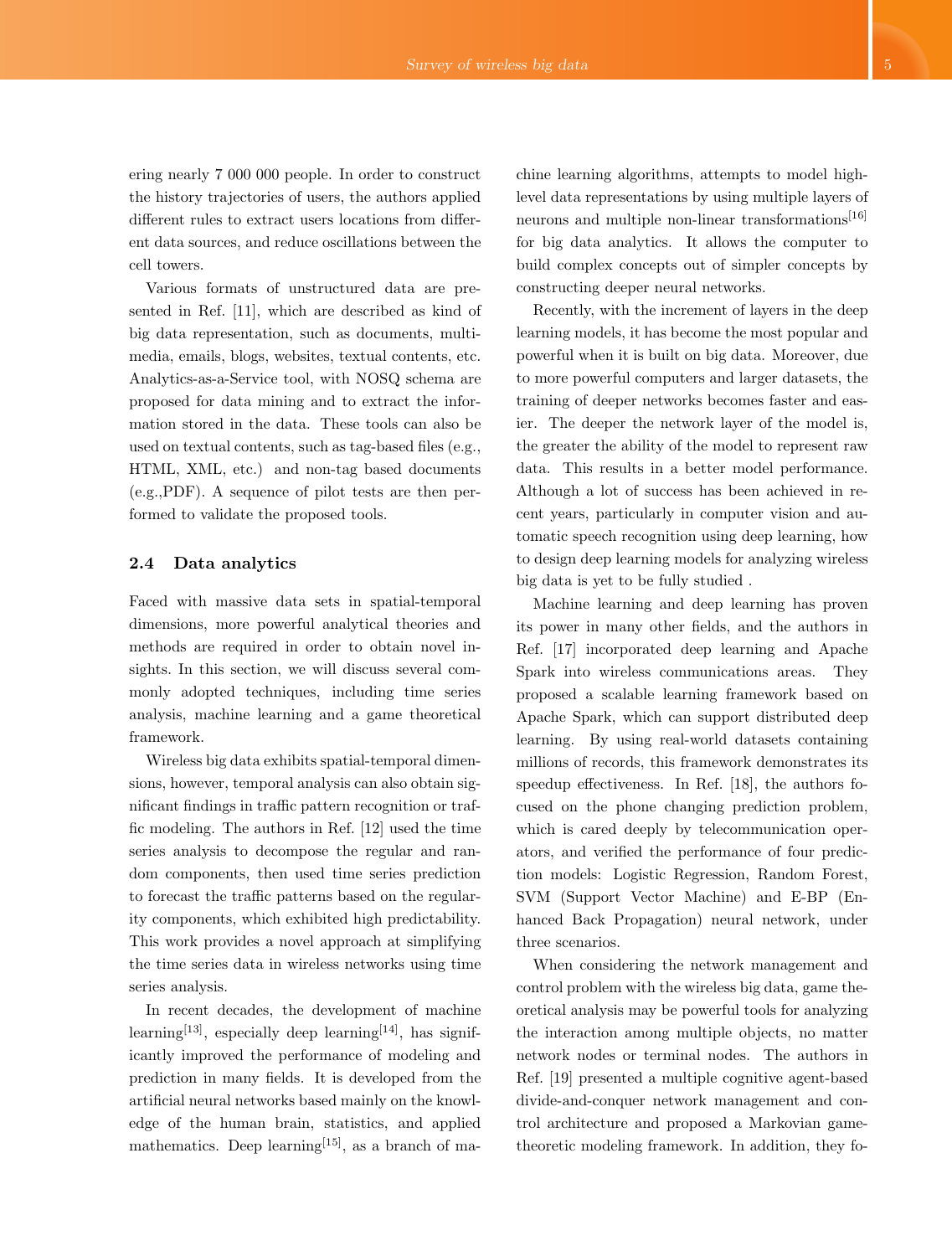cused on the construction of state space, the state transition computation, and the convergence of the parallel Q-learning technique, which provides a suitable and effective modeling tool, as well as various learning techniques for wireless big data networks.

## <span id="page-5-0"></span>3 Transmission layer related

This section introduces the wireless transmissionrelated wireless big data.

### 3.1 Channel modelling

Wireless channels convey the information sent from the transmitter to the receiver, which serverly impacts the performance of wireless communication systems. The modeling methods for wireless channesl are from two perspectives: completely built environment can lead to precise CIR (Channel Impulse Response), coined as deterministic model, and stochastic simulation method can reconstruct CIR after predicting the received signal fading, coined as stochastic model. The deterministic model will require severe large spectrum resources, especially for MIMO. Moreover, the stochastic model is not accurate enough, therefore, how to achive a tradeoff between these two perspectives using big data analysis is now triggered to launch new research topics.

The authors in Ref. [\[20\]](#page-15-19) adopted PCA (Principal Component Analysis) to extract the key information or features of the wireless signal, and to establish the relationships between large-scale parameters of wireless channels. This work shed light on the big data analysis in wireless channel modeling. However, the size and scale of measurement data in different scenarios, as well as the data dependency problem, lead to further challenges.

# 3.2 Spectrum big data

The authors in Ref. [\[21\]](#page-15-20) proposed an architecture to analyze big spectrum data in DSA (Dynamic Spectrum Access) enabled LTE-A (Long Term Evolution Advanced) networks. The proposed architecture is based on the open source ELK stack (Elasticsearch,

Logstash and Kibana stack). An experiment to validate the proposed architecture was conducted, which involved the generation of data sets of DSA enabled LTE-A networks, and the setup of the ELK stack for the spectrum analysis of LTE-A log data and sample visualizations of the spectral data analysis. The expected generated data for a radio environment with an area of 3 000 000  $m^2$ , and an eNB coverage of 5km radius, will be in Giga bytes per day.

In Ref. [\[22\]](#page-15-21), the authors proposed an auction based scheme to solve the wireless resources allocation problem, in terms of transmit power and wireless spectrum. The goal of the work is to ensure big data transmission in a wireless network environment with the effective capacity guaranteed. This achieved through wireless network virtualization, by enabling multiple VWNs (Virtual Wireless Networks) to be mapped onto one physical SWN (Substrate Wireless Network). The work does not involve big data collection, processing and visualization to test their proposed model.

In Ref. [\[23\]](#page-15-22), various big data analysis methods are used to improve the cache node determination, allocation and distribution accuracy in a cluster. To minimize the delay in data transmission when a SU (Secondary User) is switching from a busy channel to an idle channel, creating cache of the SU signal at multiple nodes in a cluster aids in reducing the transmission delay if cache placement is performed accurately. The accurate placement of cache is possible if the data accumulated is accessed and processed quickly. The author discusses the different scenarios of sharing information in a cognitive radio network, as well as the possible big data solution.

In Ref. [\[24\]](#page-15-23), the authors introduced a new concept of IoSDs (Internet of Spectrum Devices), and developed a cloud-based architecture for IoSDs over future wireless networks. The goal is to build a bridge network that links various Spectrum Monitoring Devices (SMDs) and massive SUDs (Spectrum Utilization Devices), thus enabling a highly efficient spectrum sharing and management in future wireless networks. Enabling techniques for the IoSDs such as big spectrum data analytics, hier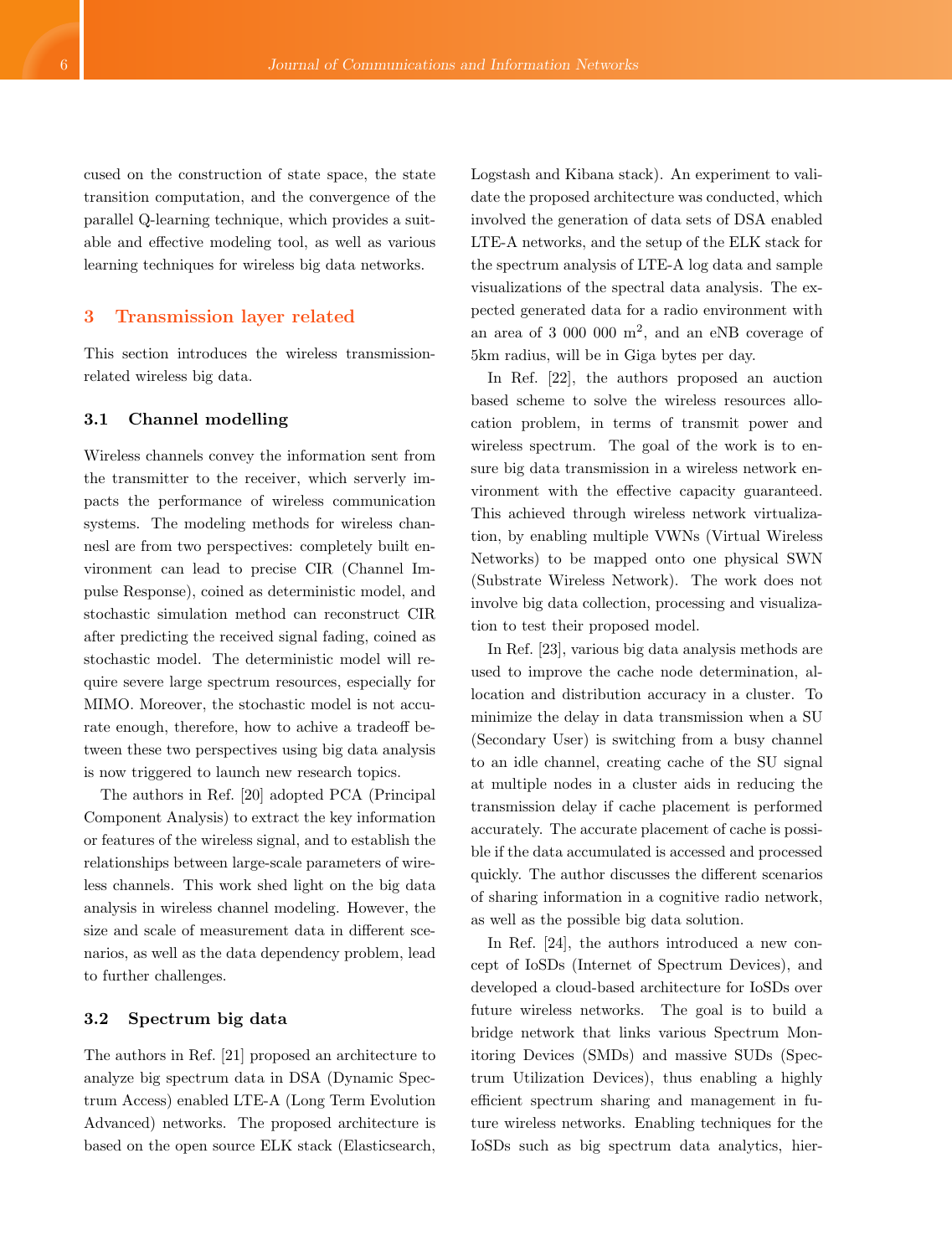archal spectrum resource optimization, and quality of experience-oriented spectrum service evaluation, were discussed.

In Ref. [\[25\]](#page-15-24), the authors proposed a grass-root based spectrum database architecture, which involves the design of a spectrum data visualization using the SpectrumMap, the development of a Hadoop based Web system for SpectrumMap to improve big data processing and provide spectrum data visualization in a user-friendly access interface, and a participating model to encourage users to join the SpectrumMap so as to enable grass-root based data collections.

#### 3.3 Multiple user access

Kaddour et al.[\[26\]](#page-15-25) proposed the opportunistic and efficient RB (Radio Block) allocation (OEA) algorithm and QoS (Quality of Service) based OEA, to allocate radio blocks for UEs (User Equipments) in LTE uplink networks. This was proposed with the aim of maximizing the aggregate throughput of UEs, while reducing the transmission power via power control adjustment with respect to the expected QoS of users and radio channel conditions. The RB allocation algorithms takes into account the SC-FDMA constraints specific to LTE release 8 networks, and updates the user transmission power for every RB based on the number of allocated RBs. The MCS (Modulation and Coding Scheme) mode is used in the throughput calculation for comparing performance with the optimal solution and relevant algorithm found in literature.

The authors in Ref. [\[27\]](#page-15-26) presented the CR-WSN (Cognitive Radio-Wireless Sensor Network) as a solution to the problem of distributed spectrum access under unknown environment statistical information. The problem is modeled as an I.I.D (Independent and Identically Distributed) multi-Armed Bandit model, with the objective of maximizing throughput and minimizing regret, as well as predicting channel availability by exploration and learning. The proposed channel access scheme is divided into three

parts: (1) A learning algorithm based on the tuned UCBT (Upper Confidence Bound Tuned) index introduces a variance factor and can select arbitrary channels with the kth largest index value; (2) channel grouping according to the water-filling principle based on the modified UCB-tuned index; (3) accessing channel grouping with fairness based on the grouping method to avoid collisions among cognitive users.

DSA (UCBT) framework is presented in Ref. [\[28\]](#page-15-27) to optimize spectrum utilization and improve performance of small cell APs (Access Points) while maintaining a reliable system operation at all APs in multi-RAT, multi-operator deployment environments. The framework provides small cells with secondary access to spectrum that are primarily assigned to other RATS and operators. In the proposed framework, all APs send out SOI (Spectrum broadcast Occupancy Information) and system information for a predefined duration of time, to determine the accessible portion of RF blocks that are available for the APs. The SOI facilitates secondary small cell access to spectrum assigned to other RATs, as small cells with multi-mode transceivers can accurately determine the SOI of all employed RATs for all operators. Two modes were presented for the DSA: (1) SODSA(Single-Operator Dynamic Spectrum Access), where the set of primary APs have primary access to the RF block assigned to employed RATs and secondary access to the RF blocks of other RATs; and (2) MODSA (Multi-Operator Dynamic Spectrum Access), which employs SODSA, wherein small cells have primary access to small cell operator bands and secondary access to bands of other operators.

The work in Ref. [\[29\]](#page-15-28) introduces the concept of GPS-OSDMA (Global Positioning System - Opportunistic Space Division Multiple Access), which realizes the position of MSs (Mobile Stations) using GPS technology. This practically eliminates the feedback bits used to transmit CSI information from the MS to the serving BS (Base Stations) in traditional systems. The serving BS calculates the angle of MS in order to form beams and subsequent data transmis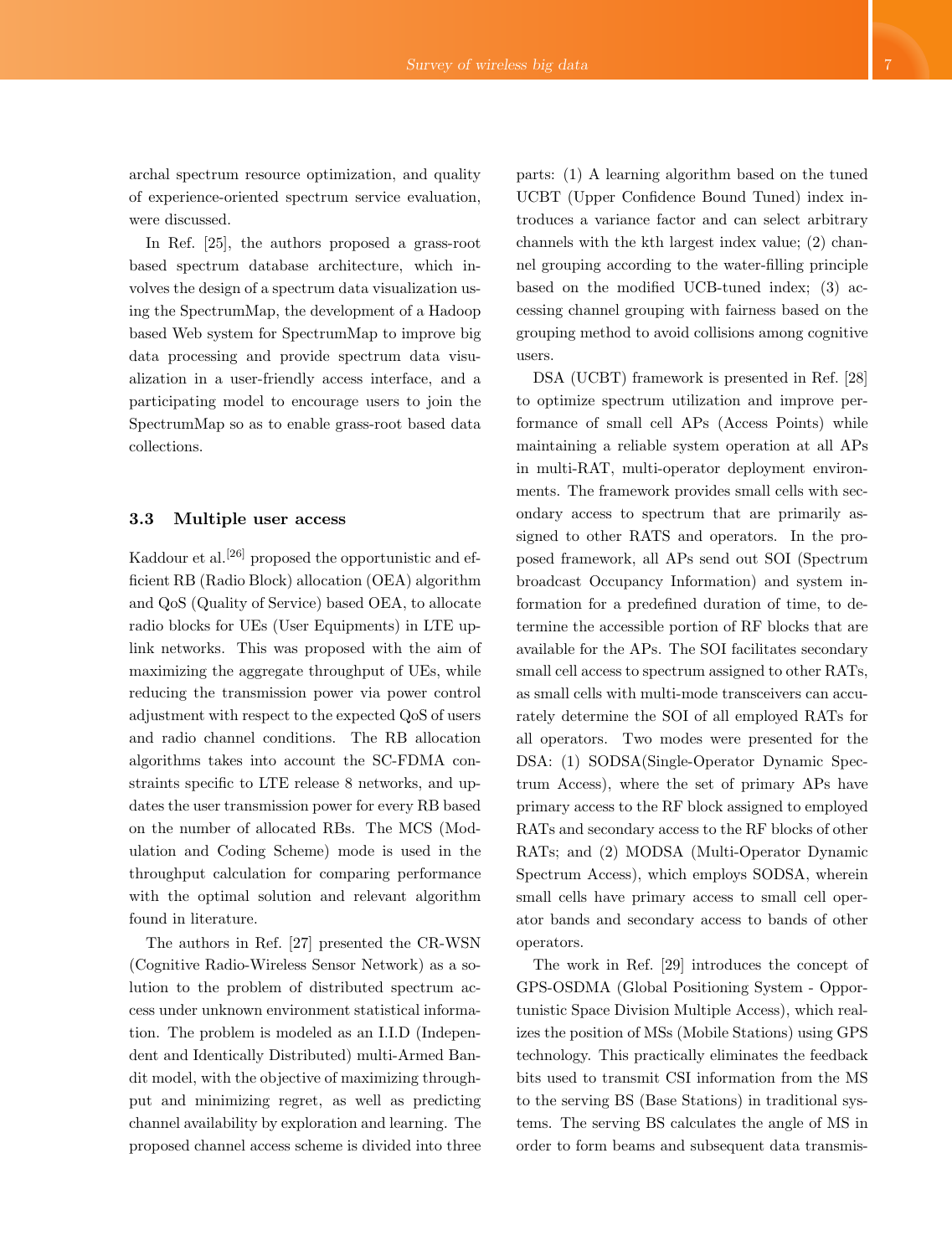sion without any known feedback CSI from MS.

# <span id="page-7-0"></span>4 Network layer related

Network layer related wireless big data research may be the most investigated area in wireless big data, including big data driven network architecture, network traffic analysis, network optimization and so on, which will all be presented in this section.

#### 4.1 Network architecture

The approach towards the design of the network architecture of wireless networks aided/oriented wireless big data is essential for further potential data analysis, for which there are several perspectives we may consider, including scalability and flexibility, energy consumption, etc.

SDN (Software Defined Networ) has gained much more research focus since its proposal due to its ability to program the network, and its flexibility in the separation of the control plane and the forwarding plane. In Ref. na-sdn, the authors analyzed and expressed the bilateral advantages between SDN and big data applications, and showed that big data and SDN can benefit each other in many fields, including traffic engineering, cross-layer design, and defeating security attacks. However, this topic is just beginning, and many open issues need to be addressed in future research, although performing big data analysis based on SDN is promising.

In Ref. [\[31\]](#page-15-29), the authors presented one communication network structure called DEINs (Data and Energy Integrated communication Networks), which aims to integrate WIT (Wireless Information Transfer) and WET (Wireless Energy Transfer), so that this network structure can achieve the trade-off between data processing efficiency and energy efficiency. Such an idea is implemented mostly using energy harvesting in the physical layer and energy efficient routing in the network layer. Two cases, the fair resource allocation algorithm in lower layer and data forwarding scheme in higher layer, respectively, exhibited the effectiveness of the proposed structure.

#### 4.2 Network traffic analysis

Research works on traffic analysis and monitoring can be divided into two types: monitoring system design/construction and traffic analysis in temporal/spatial/spatio-temporal dimensions. In this section, we will introduce one work for each type, due to the space limitation.

In Ref. [\[32\]](#page-16-0), the authors presented a traffic monitoring and analysis system for large-scale networks, based on the Hadoop platform. Moreover, this system has been deployed in the core network of a large cellular network and extensively evaluated. The authors claimed that the system can efficiently process 4.2 TB of traffic data from 123 Gbit/s links daily, with high performance and low cost, which can well support the emerging big data analysis. In this system, the traffic collector, data store, and traffic analysis algorithm along with the result presentation interface are provided.

As for traffic analysis, Zhang et al.<sup>[\[33\]](#page-16-1)</sup> first categorized the data set in the telecommunication networks into user-oriented and network-oriented. Thereafter it presents the two case studies in the temporal dimension and spatial dimension. By examining the realistic data, it is concluded that it is not proper to model the voice call arrivals as a Poisson process in the temporal dimension. The authors then investigated the base station behavior in temporal dimension, and revealed the night burst phenomenon of college students by comparing the locations of the base stations with the real-world map.

Another work[\[34\]](#page-16-2) studied the mobile user behavior from three aspects: 1) data usage; 2) mobility pattern; and 3) application usage. The authors classified mobile users into different groups to study the resource consumption in mobile Internet and observed that traffic heavy users and high mobility users tend to consume massive data and radio resources simultaneously. Both the data usage and the mobility pattern are closely related to the application access behavior of the users. Users can be clustered through their application usage behavior, and application categories can be identified by the methods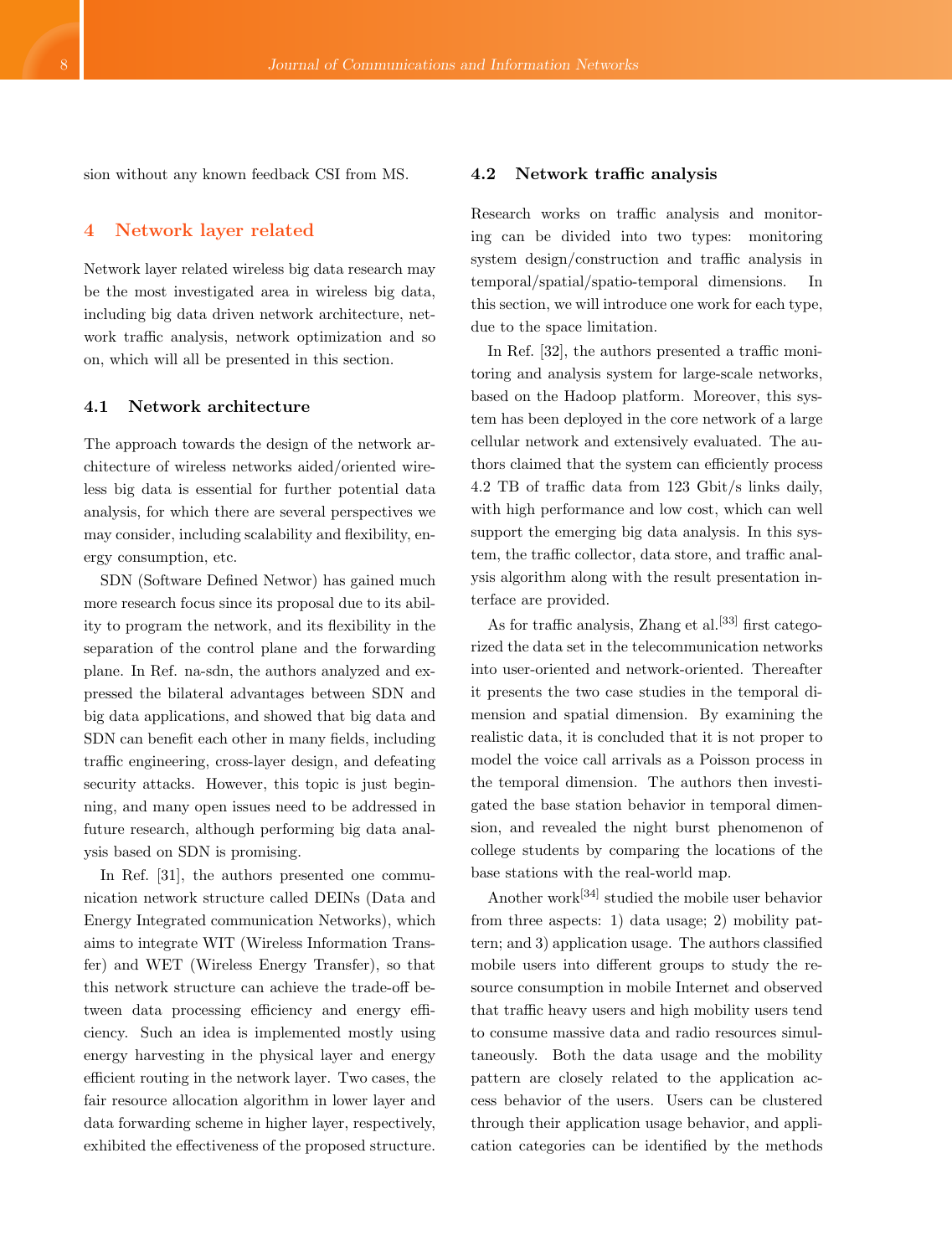utilized to attract the users. Such analysis may be helpful for network operators to design appropriate mechanisms in resource provision and mobility management for resource consumers, based on different categories of applications.

#### 4.3 Network optimization/planning

Perhaps one of the most important applications of wireless big data is the improvement and optimization of the performance of wireless networks through data analysis based network planning or resource allocation/scheduling. This task is surely very tough and there are still many open issues concerning this topic. However, there are certain ongoing research efforts, which will be introduced in this paper.

In Ref. [\[35\]](#page-16-3), the authors first proposed a framework of BDD (Big Data-Driven) mobile network optimization and presented the characteristics of big data that are collected not only from user equipment but also from mobile networks. In addition, several preliminary hints are discussed on the application of the proposed framework in order to improve the network performance. However, just as the authors pointed out, currently, how to use the big data to optimize the network still requires significant and solid progress in theory and practice.

## <span id="page-8-0"></span>5 Application layer related

In this section, application/user related works will be reviewed. We selected five topics: user mobility, social networking, smart grid, IoT and drones/UAVs. However, other topics, like urban planning<sup>[\[36\]](#page-16-4)</sup>, were neglected, due to the space limitation.

# 5.1 User mobility analysis

Understanding the human mobility is essential to wireless and mobile networks, such as resource allocation, network planning, content distribution, and hand-over strategies. Current mobile phone datasets allow for the analysis of human behavior on an unprecedented scale. From the data sources in the

wireless big data area, existing works focus on extracting mobility patterns from CDRs (Call Detail Records), Wi-Fi traces, GPS traces and cellular networks traffic investigation. These data sources have their own pros and cons; i.e., CDR only captures movements during phone calls, and Wi-Fi traces can only provide the information on a relatively small scale. However, this topic may be the most investigated topic in the wireless big data area and there are many works worthy of discussion.

The first question concerning human mobility may be the prediction accuracy. With respect to this question, the most important work is the theoretical prediction limit performed in 2010, as discussed in Ref. [\[37\]](#page-16-5). The authors used the data of anonymized mobile phone users and measured three entropies defined on the temporal mobility trajectory. The result led to a 93% potential predictability in user mobility across the whole user base, which inspired the research in this direction. Thereafter, the authors in Ref. [\[38\]](#page-16-6) analyzed the travel patterns in the mobile phone call data records of 500 000 individuals and verified that the theoretical maximum predictability is as high as 88%. A series of MC (Markov Chain) based models were then implemented to predict the actual locations visited by each user. The results showed that MC models can produce a prediction accuracy of 87% for stationary trajectories, and 95% for non-stationary trajectories. This indicates that human mobility is highly dependent on historical behaviors, and that the maximum predictability is not only a fundamental theoretical limit for potential predictive power, but also an approachable target for actual prediction accuracy.

Using mobile phone data sets, we can estimate or infer many difficult or impossible knowledge in sociology using other methods, such as human statistics and commuting analysis. The authors in Ref. [\[39\]](#page-16-7) analyzed the communication data of 100 000 anonymized and randomly chosen individuals in Portugal and observed that the majority spend most of their time at only a few locations. The home and office locations can be robustly identified and compared, with official census data. This work may be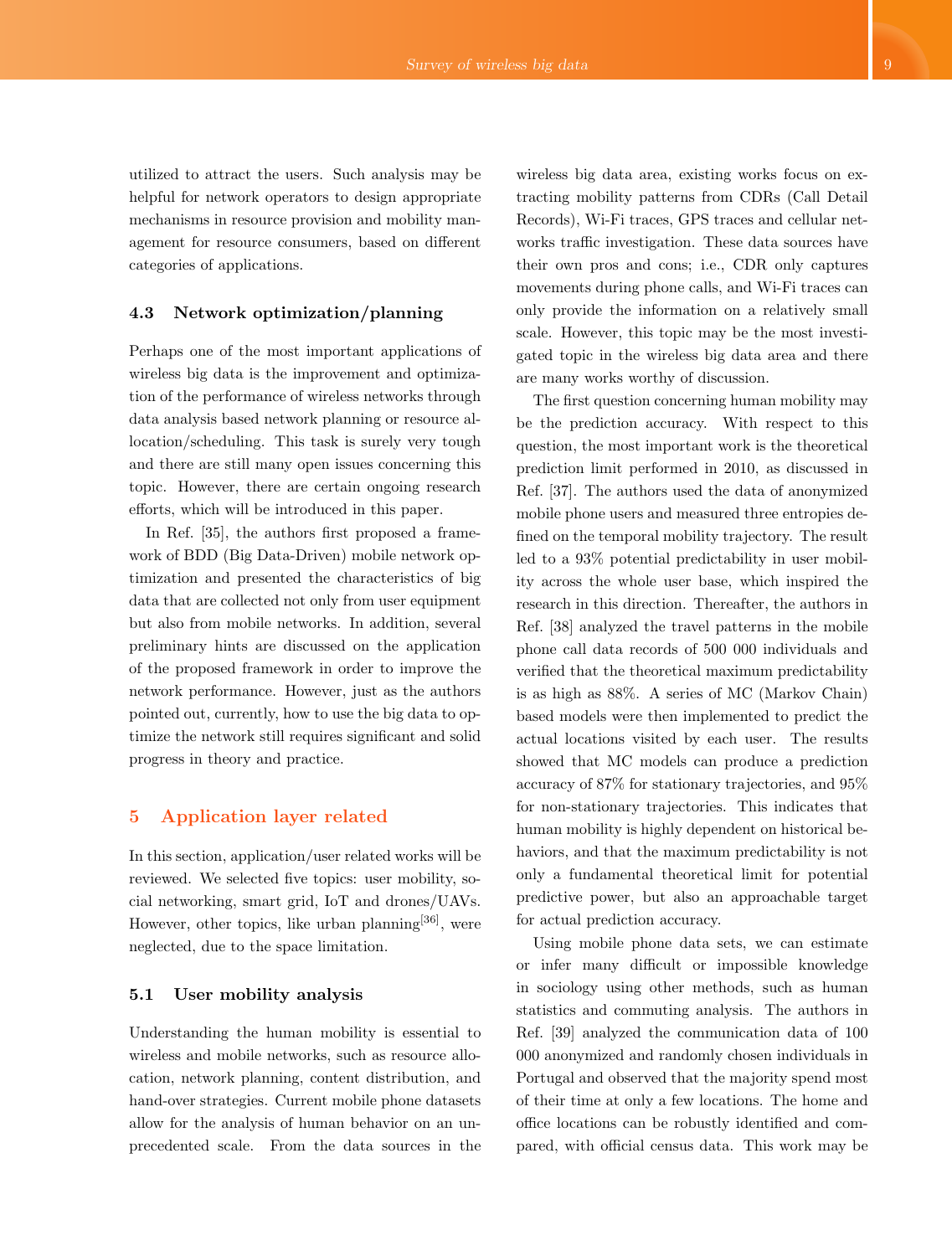useful for governments to carry out urban planning in a much more efficient and effective way.

Another perspective is to investigate the mobility using the data collected from cellular data networks. The authors in Ref. [\[40\]](#page-16-8) asked if the mobility properties derived from cellular data traffic is different from the previous findings using other data sources, especially the commonly used CDR based approach. They discovered that the data network records can provide a finer granularity of location and movement information, and can also identify three different temporal movement patterns. This work can therefore be better utilized in the core network or mobile cloud center for mobility analysis. Moreover, the authors in Ref. [\[41\]](#page-16-9) also investigated inter-arrival time, dwell time distributions and other mobility patterns in mobile cellular networks. Based on real cellular data measurements, the authors evaluated the fitness of various typical statistical distributions such as power-law, exponential, Weibull, lognormal and Rayleigh distributions, and found that a power-law distribution fits both the inter-arrival time and dwell time more precisely.

The authors in Ref. [\[42\]](#page-16-10) investigated the relationships between cyberspace and the physical world, and revealed that human mobility and the consumed mobile traffic have strong correlations with distinct periodical patterns in the time domain. In addition, both human mobility and mobile traffic consumption are linked to social ecology, which in turn helps us to understand human behavior better. The proposed big data processing and modeling methodology, combined with the empirical analysis on mobile traffic, human mobility, and social ecology, paves the way toward a deep understanding of human behaviors in a large-scale metropolis.

Finally, researchers with physics background<sup>[\[43\]](#page-16-11)</sup> are becoming increasingly interested in user mobility research, and they use empirical data on human mobility, captured by mobile-phone traces, to show that the predictions of the CTRW models are in systematic conflict with the empirical results, which brings us a novel insight on this topic. We believe that in the future, the collaboration of computer scientists and physicists will result in significant and remarkable conclusions in this field.

### 5.2 Social network/feature

The prediction of human behavior by the analysis of the behaviors from a large dataset is a challeng-ing task. This paper<sup>[\[44\]](#page-16-12)</sup> has discussed a community centric framework for predicting community activity by analyzing individual activities. In the proposed method, SVD (Singular Value Decomposition) and clustering are applied to co-relate the collected individual activities and communities and then provide individual activity prediction and customized recommendations. The proposed method is analyzed on a real data set collected by EPIC Lab Huazhong University of Science and Technology, over a 15 month period. For storage and processing of the datasets, the authors designed two models: IAM (Individual Activity Model) and CAM (Community Activity Model). Moreover, IAM is analyzed and then merged into CAM to reduce the complexity of the data set. In CAM, approximate tensors, i.e., approximate community activity rules, are found after tensor initialization and trucker decomposition. The evaluation performance of the proposed approach based on the dataset shows that it has a good performance prediction level, and that it reduces the complexity of data. The main limitation of this model is that it works only on offline modeling.

Web services have a great impact on the Web. However, due to the isolated characteristics and lack of communication among services, the progress and number of Web services are not satisfactory. This  $paper<sup>[45]</sup>$  $paper<sup>[45]</sup>$  $paper<sup>[45]</sup>$  has proposed a solution for constructing a global social service network by interlinking the isolated services using the linked social services approach. To improve the usability threshold for service consumers, a novel approach called link-as-yougo, which is a global social service network providing LSSaaS (Linked Social Services as a Services), is proposed. This service allows users to start browsing in one service and then navigate along social links into related services to explore service-to-service, so that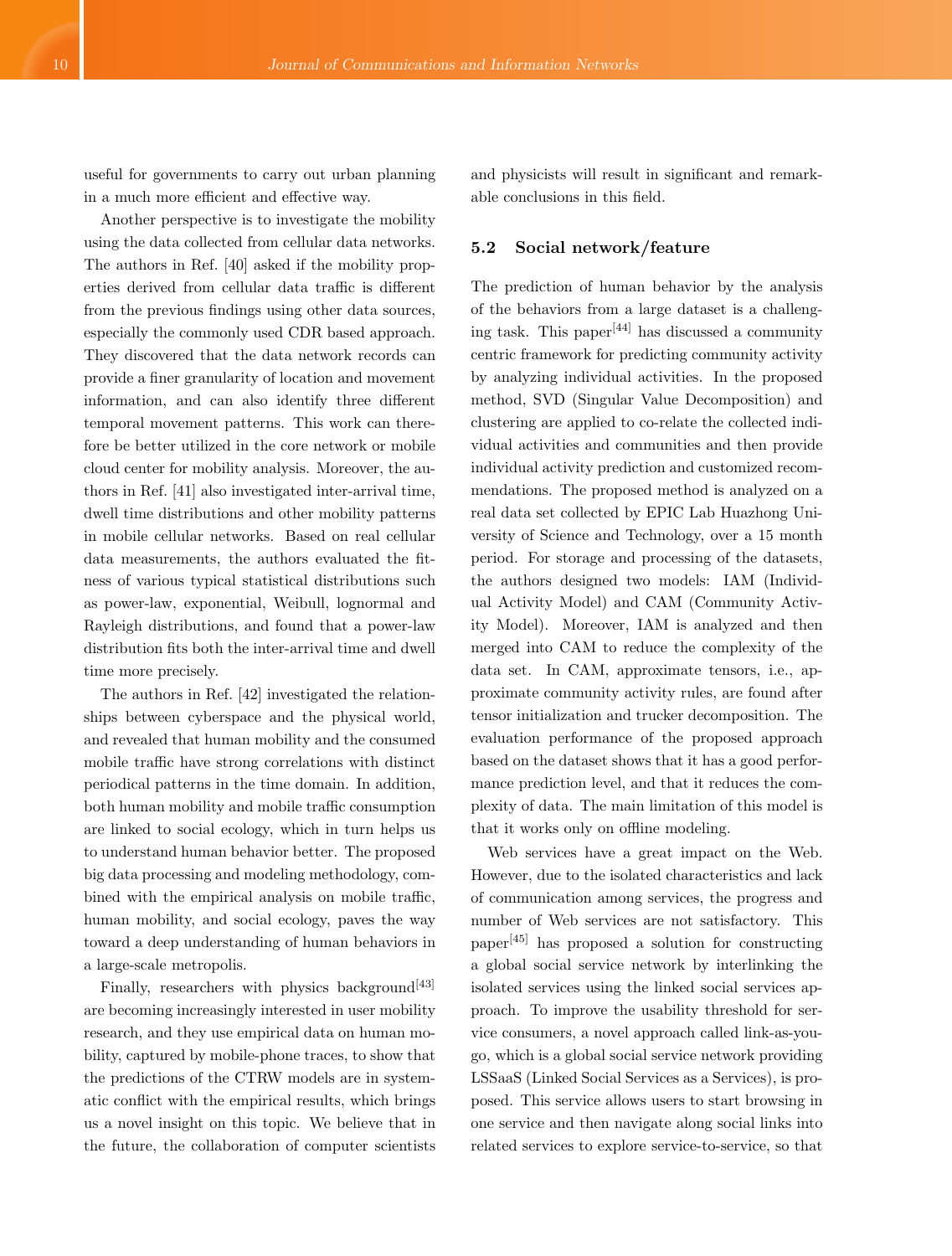users can explore the global social service network more deeply on the open Web. Here, SOAS (Service-Of-A-Service) is used as a platform to build a global social service network providing LSSaaS, which has 2 000 services from the OWL and SAWSDL test collection, approximately 3 000 services from the owlsmx20 test collection, around 5 000 services indexed by Seekda.com, and about 500 services from ProgrammableWeb.com. The evaluation of the effectiveness of LSSaaS in terms of the total service discovering time, is observed during changing the number of desired services and the participant group. In this experiment, 50 participants have participated for three months who got 60 000 transactions from their usage histories. The experimental results show that proposed approach can solve the quality of service discovery problem; improving not only the service discovering time, but also the success rate, by exploring service-to-service based on the global social service network.

Effective video recommendation using multimedia big data is a challenging at the same time painstaking task. The main reasons behind these complexities are the privacy of user context and video service vendor repositories. This paper $[46]$  has discussed a cloud based video recommendation model and denoted it as geometric differentially private model. This proposed model concerned with the privacy issue of users as well as video service vendor repositories, and the dimensionality and sparsity issue of multimedia big data. Here, differential privacy is introduced into the distributed online learning model to ensure an efficient recommendation system. According to the model, video service vendors extract user context data and recommend videos to users from its repositories. Thereafter, user feedback is observed and the observation is used by the service vendors to learn and update their selection strategy for the next user. In the model, the user data context is converted to the context vector, which has an impact on the sparsity and dimensionality of big data. Moreover, the model becomes slow while learning from large, high dimensional data. To solve the problems mentioned above, the authors from the given paper have proposed to divide the entire context space into groups of multiple context subspaces, according to the number of arriving users by video service vendors. The model uses the e-differential privacy policy to ensure users and service vendors privacy policy. Furthermore, to reduce the performance loss, e is changed. Here, the authors have evaluated the performance of the proposed algorithm in terms of the converged regrets and accuracy level, by using the real dataset from Sina Microblog and public information from Youku; comparing the results with CAP (Centralized learning with Adaptive Partition), DUP(Distributed learning with Uniform Partition) and DAP. The experimental results show that the proposed model has low regret performance value with high privacy preserving level.

Online users work on cloud platform that contains high dimensional massive personal data. By using the personal information, the online websites predict the behaviors of users and make recommendations for them. Handling the large amount of data by securing privacy to make sensible recommendations is really a challenging task. In Ref. [\[47\]](#page-16-15), a distributed online learning algorithm is proposed to handle the decentralized data. According to the algorithm, the authentic nodes have old parameters and after receiving the noise added parameters from cloud computing nodes, the nodes make a weight average value based on the received and old parameters and update the value. The scenario is different for the intruder. When the adverse parties attack the nodes to divulge the personal data, they fail to crack the private data due to its noise addition in data. However, in this model, sparsity is induced in the data by using Lasso which converts the irrelevant data into zero coefficient, thus the model reduces the computational complexity and enhances the accuracy of prediction. Moreover, the proposed algorithm has made feasible sense of recommendations for users due to its privacy policy and sparse solution. As an experiment, four simulation works are presented. In each case, the proposed algorithm exhibits better performance.

A good data management approach is required to handle the big data to enhance insight, process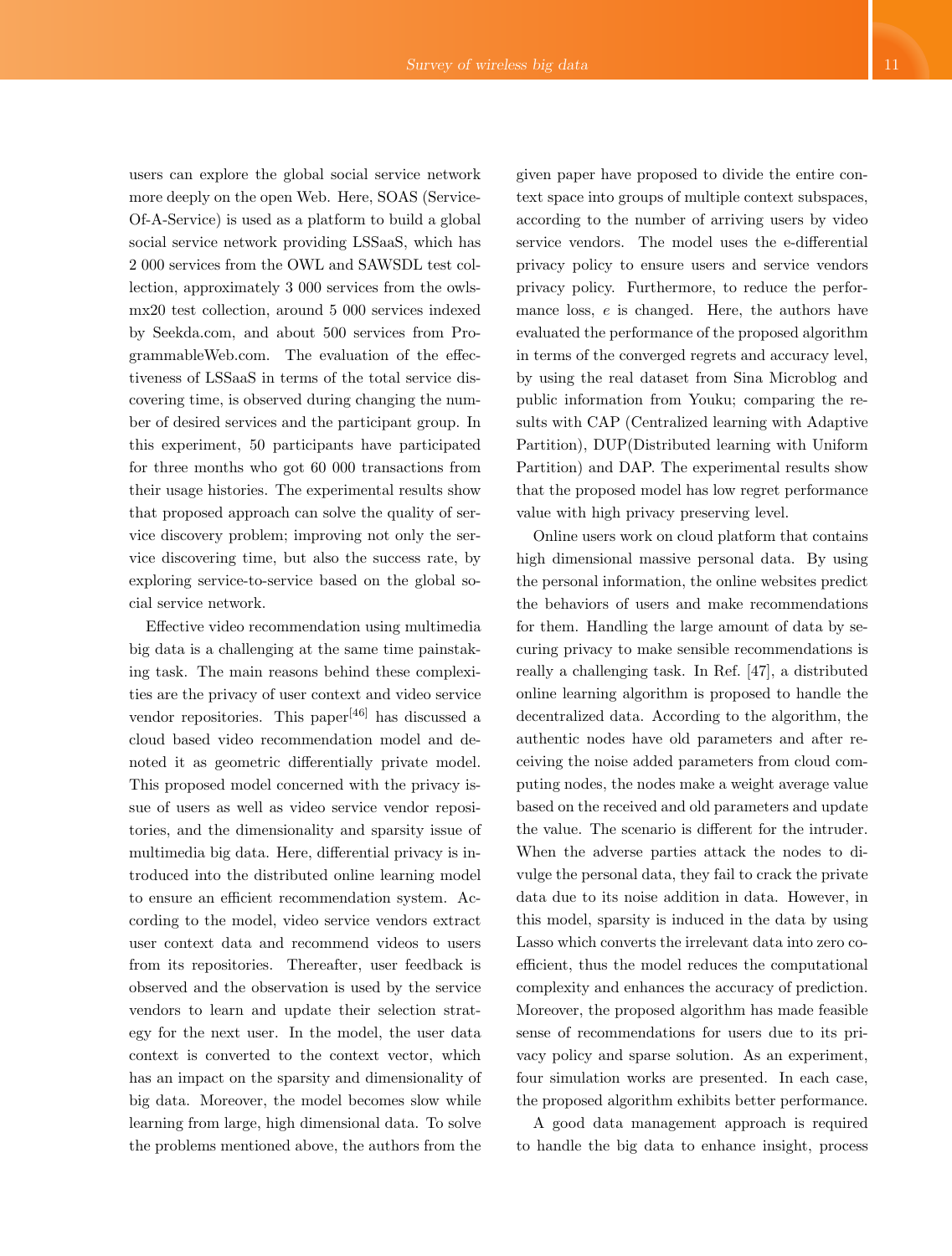optimization, data mining and knowledge discovery. This paper[\[48\]](#page-16-16) has proposed an approach of big data management by using big graph data to support big data mining. Here, distributed big data from different social network services are managed into four groups: directed graphs, bi-directed graphs, unidirected graphs, bi-partite graphs. The collections of the graphs can be represented by  $(u,v)$  key-pairs based on their relationships. Then these key pairs are defined into maps and then they are reduced. This paper has demonstrated the performance of this proposed data management method by using SNAP Facebook datasets and SNAP Twitter datasets, and encoding it into JAVA. The results show that in each case of the datasets, the evaluation time veries due to the managing data in different processor level, i.e., clustering is faster than that of single machine processor.

#### 5.3 Smart grid

To deal with the missing or inaccurate smart meter data, the paper[\[49\]](#page-16-17) has used the pseudo measurement generator that utilizes a weighted average combination of historic data and interpolated/extrapolated data from previous or future measurements. Positive sequence equivalent models are used for parameter estimation. Moreover, for visualization of the data, they have used contouring techniques, which can effectively display the summary of complex simulation results at a glance. They state that this is useful for the stakeholders to know the system performance.

In Ref. [\[50\]](#page-16-18), a method for the clustering of electricity consumption behavior dynamics toward large data sets was proposed. It is different from traditional load profiling from a static prospective. Here, SAX and time-based Markov model are utilized to model the electricity consumption dynamic characteristics of each customer. The K-L distance is used to quantify the dissimilarity between two probabilistic distributions for classifying the customers into several clusters. A density-based clustering technique, CFSFDP, is performed to discover the typical dynamics of electricity consumption and segment

customers into different groups. Finally, a time domain analysis and entropy evaluation are conducted on the result of the dynamic clustering to identify the demand response potential of each group's customers. Markov model predicts the trend or the level of electricity consumption for each customer. The challenges of massive high-dimensional electricity consumption data are addressed in three ways. First, SAX can reduce and discretize the numerical consumption data to ease the cost of data communication and storage. Second, Markov model are modeled to transform long-term data to several transition matrixes. Third, a distributed clustering algorithm is proposed for distributed big data sets. The number of states is a tradeoff between the information loss by SAX and the size in transition probability matrix.

A technique to analyze big smart metering data towards differentiated user services for electricity usage is presented in Ref. [\[51\]](#page-16-19). The model is based on an analysis of a real smart metering data trace, where various usage patterns among the power energy customers are observed. One key problem of a differentiating user service model is that the model computation faces a huge amount of data. There is a large number of customers, and for each customer, his/her electricity usage pattern is represented by a long period and multi-dimensional data. As a result, the complexity for a differentiate service model is not in the sense of computation, but in big data. For this, they developed a novel sublinear algorithm, where they use a sublinear amount of data and guarantees a small error bounds for a given confidence. Furthermore, they provided theoretical proofs and demonstrated that their algorithm can effectively reduce the amount of data to be processed to a range that is reasonable for the computing capability.

In Ref. [\[52\]](#page-16-20), a methodology for extracting, classifying, and then verifying the reliability of the final clustering is presented for smart meter data. In particular, they analyzed different size demands and their distribution as a function of time-of-day and season. Then they identified four key time periods which described different peak demand behavior, coinciding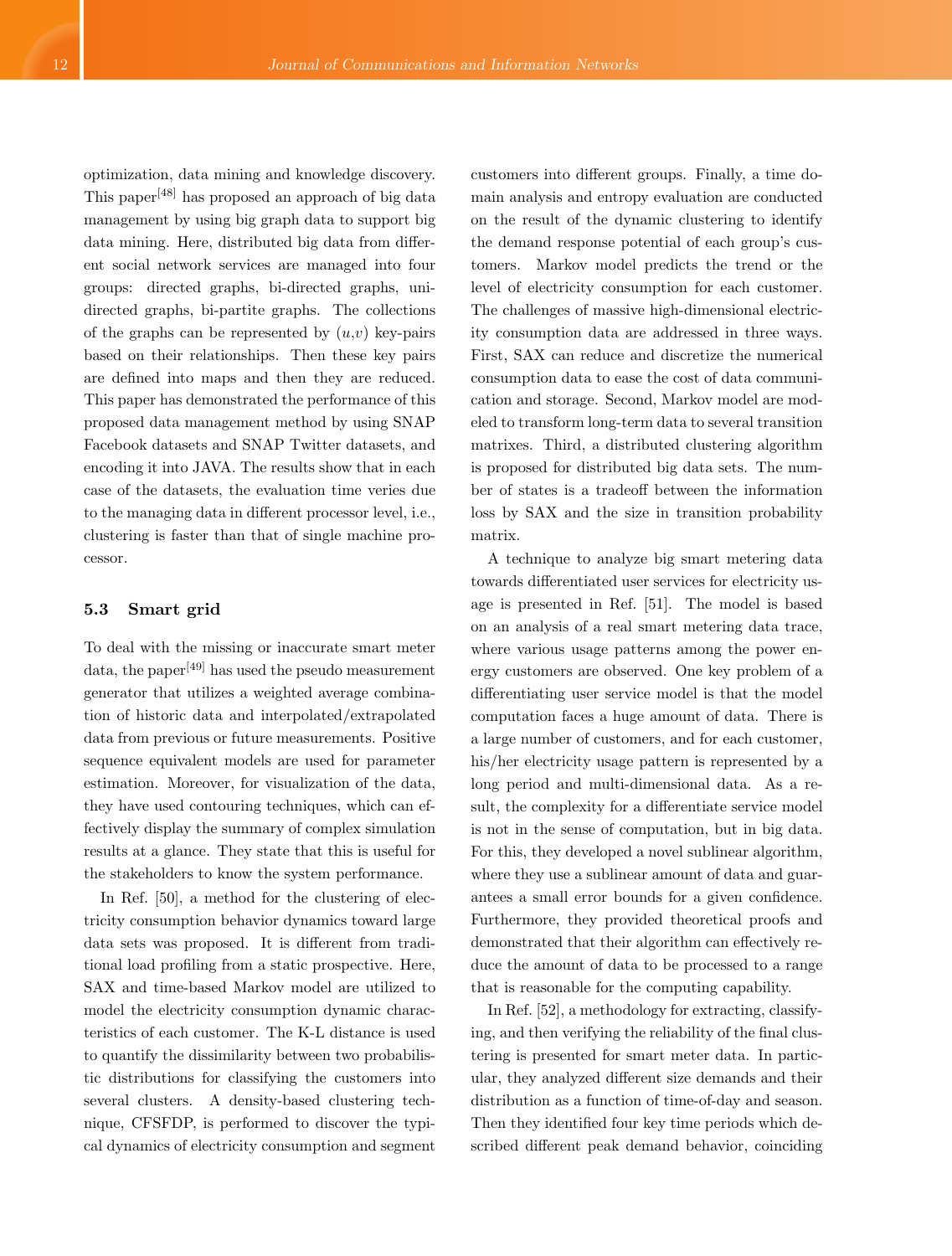with common intervals of the day: overnight, breakfast, daytime, and evening. They also found that demand in the different time periods changed as a function of seasonality and days of the week, thus identifying two major sources of variation. In addition, they also included a mean normalized standard deviation of the demand as a measure of the irregularity of a customer. The time periods not only helped to model peak time behaviors and their variation but also allowed to reduce the number of attributes in clustering implementation. They presented a clustering of their chosen attributes into ten groups using a finite mixture of Gaussian distributions. Such a method is commonly used in clustering but has not been explored in great detail within the power systems literature despite the advantages over more common methods. They showed that the final clusters identified many important behaviors of the customers. As well as time periods of greatest demand, they identified those customers with the largest variability according to seasonality and weekend versus weekday differences. Understanding such changes in a customer's seasonal behavior can aid network operators in longer term planning of the networks. Finally, using an existing bootstrap technique, they show that the clustering is reliable.

The objective of Ref. [\[53\]](#page-16-21) is to appertain big data technology into smart grids. It suggests an architecture with two independent procedures, as a datadriven solution, to conduct anomaly detections. In addition, moving split-window technology was introduced for real-time analysis, and a new statistic MSR was proposed to indicate the data correlations, as well as to elucidate the parameters interchanged among the utilities. The algorithm of this architecture is based on RMT; it is a fixed objective procedure, which is lucid in logic and fast in speed. The non-asymptotic framework of RMT aids to conduct high-dimensional analysis for real systems, despite of relatively moderate datasets. It also provides a natural way to decouple the interconnected systems from data perspective. The group-work model of utilities in the systems, meanwhile, makes some datadriven functions possible, such as distributed calculation and comparative analysis.

## 5.4 Internet of Things

A network architecture combining SDN and message oriented publish/subscribe DDS (Data Ddistribution Service) middleware to define an abstract that is not dependent on a specific network protocol is presented in Ref. [\[54\]](#page-16-22). In the architecture, SDN controller integrates a DDS interface added to it and forms a DDS messaging layer that mediates between the IoT system and the network. Services in the DDS publish/subscribe messaging layer are packer handler service, packet forwarder service and flow programming service. It supports proactive and reactive flow programming, also allow anonymous, asynchronous, and many-to-many communication semantics.

Awais et al.<sup>[\[55\]](#page-16-23)</sup> proposed a system architecture that gathers data from IoT devices and Social Network to form SIoT (Social IoT) data, analyze the Big data gathered use it to describe human behavior in a social environment using a smart city scenario in real time. The proposed architecture is made of three operational domains i.e. object domain where data objects are formed by the interconnected IoT devices and social network; SIoT server which handles initial processing such as handling redundancy, noise removal and data aggregation using relay nodes, aggregation classifiers to link SIoT information together. It further processes the data based on Web standard specifications such as Uniform resource identifier URI, HTTP REST (REpresentational State Transfer) and linked data and Application domain for user notification, security as well as social member profiles and their relationships. Using data set from water usage, parking lots, social network (Twitter), Vehicular mobility traces and highway vehicular traffic the system compares the historical data with the new data and provides feedback to the user.

Kafle et al.[\[56\]](#page-16-24) proposed an identity-based heterogeneous mobile network for IoT and M2M communication called HIMALIS (Heterogeneity Inclusion and Mobility Adaptation through Location ID Separation). HIMALIS protocol stack has an identity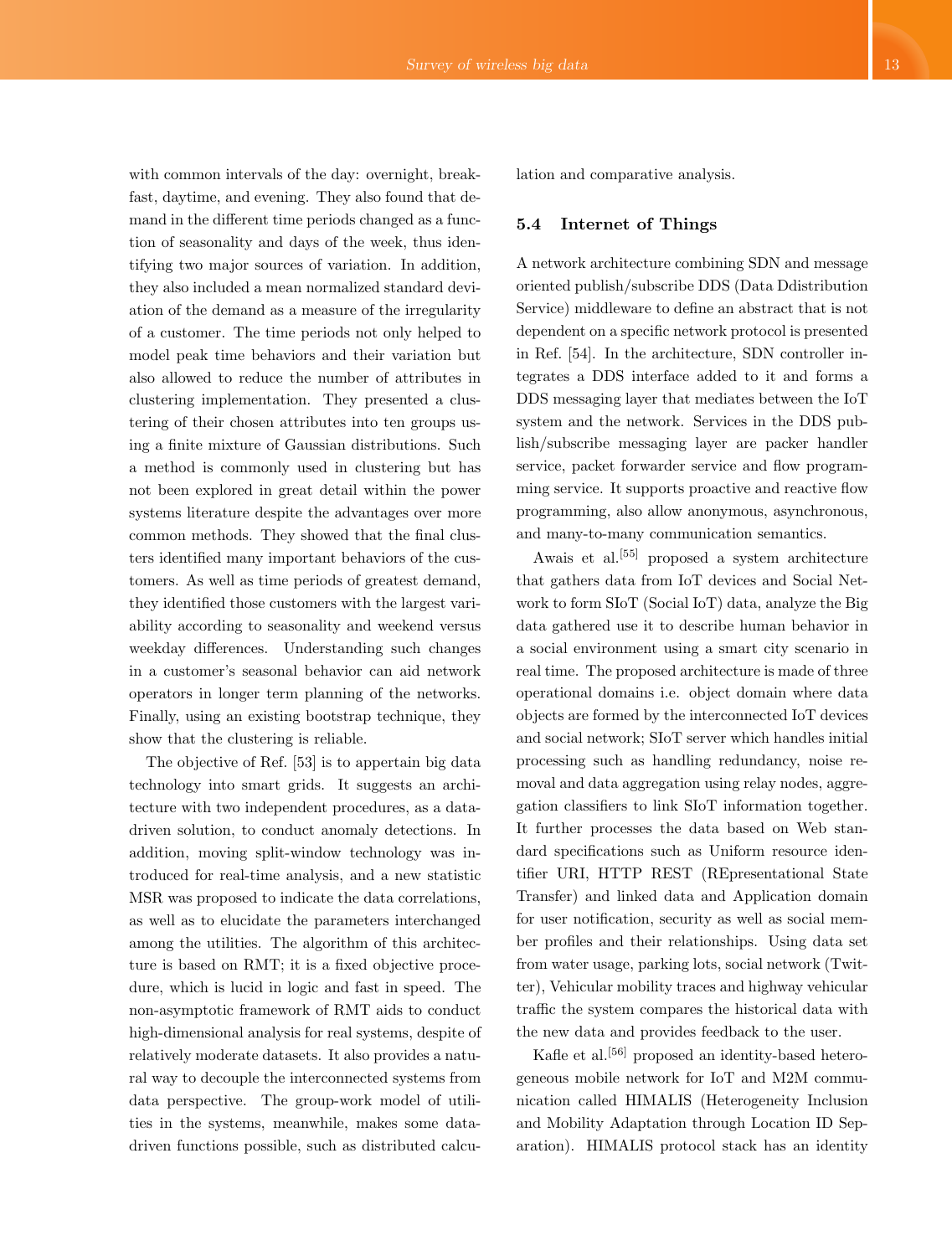layer inserted between the transport and network layer of the TCP/IP protocol stack. It also has a name registry for device name, IDs, locators and public key storage. The architecture introduces an alpha-numeric namespace independent of device location which is used for device discovery, authentication, management and a bit-string ID which do not change as the packet travel from source to destination used to uniquely identify the source and destination of the packets. The network component of HIMALIS consist of the access network; authentication agent, local name server and gateway, global transit network; high speed routers to connect access networks and name registers. HIMALIS also provide TCP/IP like socket APIs and system calls which application developers familiar with TCP/IP sockets can write IoT/M2M applications. It has a middleware so TCP/IP applications can also run on HIMALIS.

Authors in Ref. [\[57\]](#page-16-25) proposed a method of wireless network optimization which aggregates external data sources at cache-enabled base stations. For a network formed by a set of small base stations and user terminal, a content library where the user terminal demands content is defined. In the network, each SBS (Small Base Station) has limited storage capacity, thus caches a subset of content from the library. The paper presents a joint optimization cache decision matrix and content popularity matrix estimation required to characterize the average backhaul load and user's average request satisfaction. To validate the concept, over four million data set was collected from a telecommunication company, relevant field of the data extracted and processed on the Hadoop platform using statistical machine learning tools.

## 5.5 Drone and UAV

In Ref. [\[58\]](#page-16-26), the authors proposed a data collection protocol for optical UAV networks based on optical codewords. Large amounts of data generated by UAVs are delivered in real time and at high data rate connectivity using FSO (Free Space Optics) communication links. This was achieved using two trees; the identification tree, with hierarchical codewords allowing to globally identify nodes in the networks, and the collection tree to pick up data from drones and route the data to the root drone in order to be delivered to a collection node.

A middleware solution for ADDSEN (Adaptive Data processing and dissemination for Drone swarms in urban Sensing) was provided in Ref. [\[59\]](#page-16-27). A cyberphysical sensing framework, using partially ordered knowledge for distributed knowledge management in drone swarms, was proposed to efficiently process sensed data in the middleware. Here, a drone swarm is a collection of 3∼4 drones, carrying sensors to collect raw data about traffic speed, pollution and noise. The ADDSEN middleware on the drone processes and disseminates sensed data and knowledge items containing partially processed data. The proposed framework implements a reinforcement learning based dissemination strategy to better adapt to the link status for intra/inter-swarm data dissemination. Periodic intra/inter swarm broadcast dissemination consumes the storage and energy of each drone. To maximize the in-field time of the drone swarms as sensing grids, an optimal balancing method is designed in ADDSEN for the cooperative task of balancing storage and energy allocation.

The authors in Ref. [\[60\]](#page-16-28) proposed a drone-based mechanism to relay traffic and improve network performance. The mechanism involves the deployment of drones to traffic hotspots and areas of capacity bottlenecks in a network. The drone acts as an active repeater in a way that users stop to transmit to any other cell when they start to communicate with the drone relay and a proportion of the macrocell backhaul resources are reserved. The relay behaves like a super mobile user transmitting to the macrocell on behalf of all the neighboring users. Users in the coverage of the drone relay will not be served by the macrocell and they will be aggregated to this drone relay. The mechanism activates the drone only when certain specific conditions that are mainly related to the cell congestion state and the location of traffic are verified.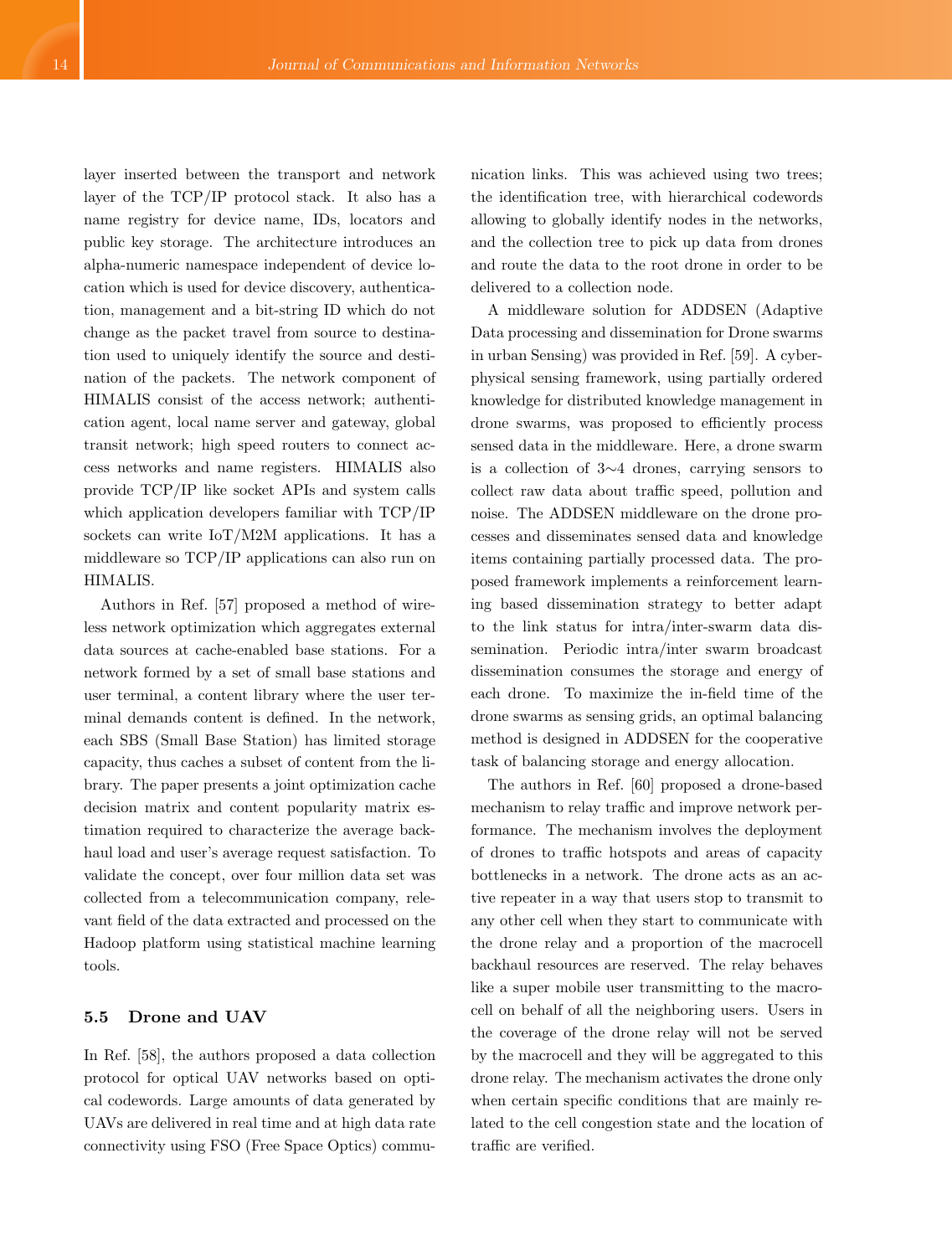A method for improving the reliability of a LSN (Linear Wireless Sensor Network) using UAVs was proposed in Ref. [\[61\]](#page-16-29) to mitigate the impact of failed nodes within the network. The faulty nodes are detected using nodes signal transmission using multihop and UAVs. The UAVs temporarily perform the communication and sensing functions until the faulty nodes are fixed. A solution for isolating only defective nodes in LSNs was discussed.

# <span id="page-14-0"></span>6 Privacy and security

The privacy and security of wireless big data is a very important research area. Hua et al.<sup>[\[62\]](#page-17-1)</sup> proposed a differentially private algorithm for location generalization in time-series trajectory data (human mobility traces) using exponential mechanism for processing. The algorithm combines nodes using the trajectory distances to merge sites at the same time points. Furthermore, a release algorithm is implemented to show trajectories after location generalization.

A pseudonym algorithm for developing location data set that conceals users' location but retains path information of the user is proposed in Ref. [\[63\]](#page-17-2). It dynamically changes the users' pseudonym to avert interference attacks, due to user home location knowledge. Based on the algorithm, numerous users' pseudonyms are exchanged only when users meet at the same site, so as to eliminate any form of connection between the pseudonyms before and after the exchange.

The authors in Ref. [\[64\]](#page-17-3) present Promesse, a scheme for anonymizing mobile datasets. It conceals the point of interest and mobility habits of users by distorting time. The data anonymization is achieved by smoothing the speed of the users along a path and obscuring the end points of their paths so as to make them less recognizable, and thus, less vulnerable to attacks.

The authors in Ref. [\[65\]](#page-17-4) present a method of securing transmitted data from sensor nodes and preservation of data in sensor node memory. The method is based on the use of symmetric cryptography using the TPM (Trusted Platform Module) for the implementation of the cryptographic procedures. For data transmission between Master nodes and CSN (Collecting Sensor Node), unicast transmission and symmetric cryptography (AES in CBC mode with individual NSK (Network Security Key) of CSN) is used. All CSNs in the cluster are equipped with TPM to support the cryptographic procedures.

# <span id="page-14-1"></span>7 Conclusion and open problems

The advancement of wireless communications systems, such as the 5G, ushers in a new era of wireless big data. This trend is amplified by the proliferation of reliable and low cost sensors, the development of social networks, and autonomous systems such as UAVs and intelligent transportation systems. In order to fully understand the emerging wireless big data, a survey is provided here in terms of the changes at different communication layers, and the effects on various important applications. Challenges and opportunities are identified and this survey could serve as a starting point for an exciting new research thrust in wireless big data.

There are many open problems in wireless big data research. Firstly, how to integrate the inherent nature of wireless big data from the electrical engineering perspective and the strength of machine learning and data mining from the computer science perspective is a future challenge. We may rely on information theory, random matrix theory or other theoretical tools to describe and model the corresponding nature brought on by the stochastic and nonstationary property of the wireless channel. Secondly, next generation communication systems can serve aggregated massive users, and the transmission contents among them may not be modeled as independent. Thereafter, how to model such dependency and use such dependency to improve the transmission efficiency could be a very interesting topic. Here, big data aided computation and prediction technique will play an important role in assisting the communications research.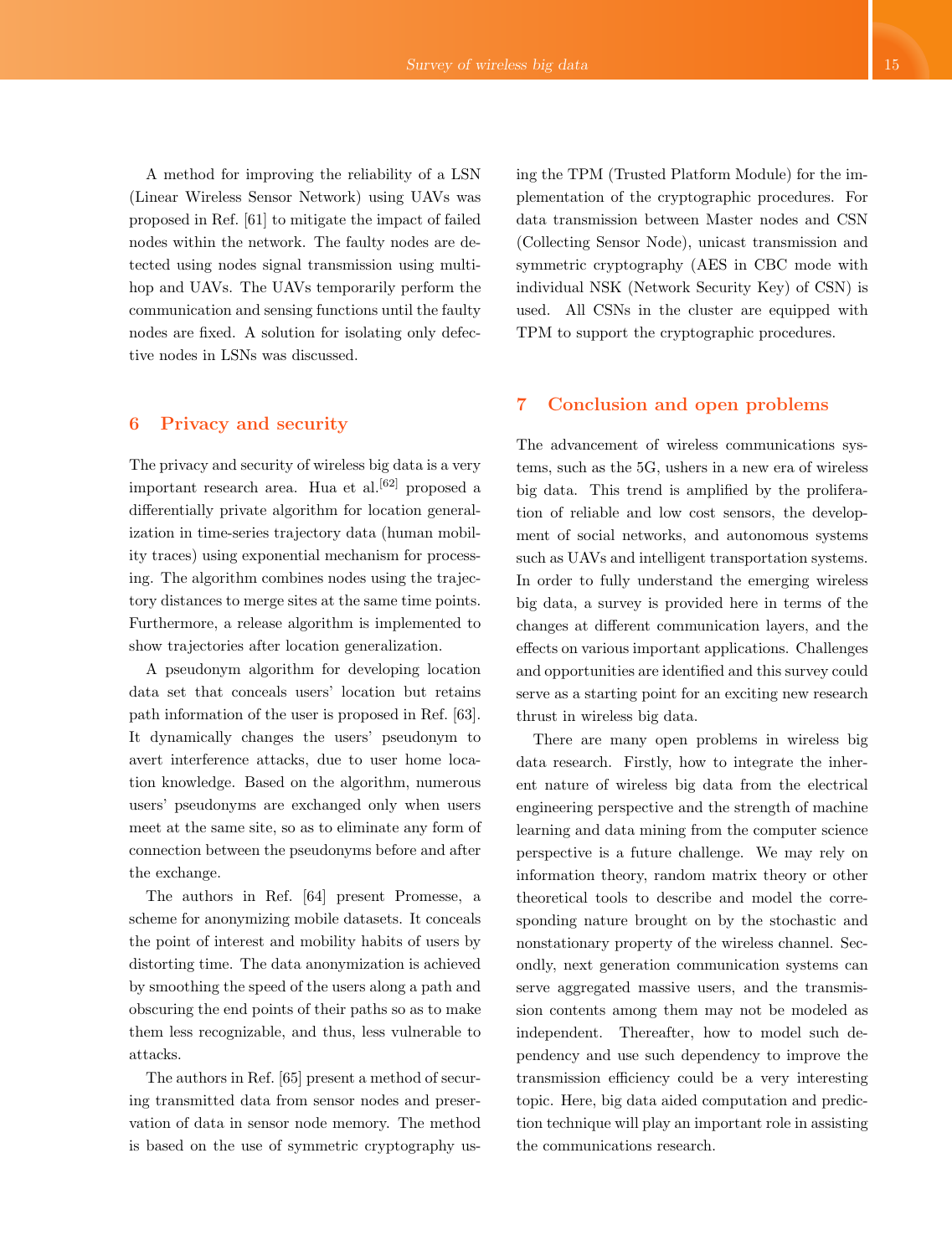# References

- <span id="page-15-0"></span>[1] V. D. Blondel., A. Decuyper, G. Krings. A survey of results on mobile phone datasets analysis [J]. EPJ data science, 2015, 4(1): 1.
- <span id="page-15-1"></span>[2] M. Lin and W. Hsu. Mining GPS data for mobility patterns: A survey [J]. Pervasive and mobile computing, 2014, 12: 1-16.
- <span id="page-15-2"></span>[3] K. Chen, H. Zhou. Research on realization mode of telecom operators' big data resource and its strategy [J]. Mobile communications, 2016, 40(1): 63-67.
- <span id="page-15-3"></span>[4] X. Zhang, Z. Yi, Z. Yan, et al. Social computing for mobile big data [J]. Computer, 2016, 49(9): 86-90.
- <span id="page-15-4"></span>[5] X. Ding, Y. Tian, Y. Yu. A real-time big data gathering algorithm based on indoor wireless sensor networks for risk analysis of industrial operations [J]. IEEE transactions on industrial informatics, 2016, 12(3): 1232-1242.
- <span id="page-15-5"></span>[6] L. Kong, D. Zhang, Z. He, et al. Embracing big data with compressive sensing: a green approach in industrial wireless networks [J]. IEEE communications magazine, 2016, 54(10): 53-59.
- <span id="page-15-6"></span>[7] Y. He, F. R. Yu, N. Zhao, et al. Big data analytics in mobile cellular networks[J]. IEEE access, 2016, 4: 1985- 1996.
- <span id="page-15-7"></span>[8] C. Zhang, R. C. Qiu. Massive mimo as a big data system: random matrix models and testbed [J]. IEEE access, 2015, 3: 837-851.
- <span id="page-15-8"></span>[9] L. Kuang, F. Hao, L. T. Yang, et al. A tensor-based approach for big data representation and dimensionality reduction [J]. IEEE transactions on emerging topics in computing, 2014, 2(3): 280-291.
- <span id="page-15-9"></span>[10] Y. Qiao, Y. Cheng, J. Yang, et al. A mobility analytical framework for big mobile data in densely populated area[J]. IEEE transactions on vehicular technology, 2016, PP(99): 1-13.
- <span id="page-15-10"></span>[11] R. K. Lomotey, R. Deters. Towards knowledge discovery in big data [C]//The 8th International Symposium on Service Oriented System Engineering (SOSE), 2014: 181-191.
- <span id="page-15-11"></span>[12] F. Xu, Y. Lin, J. Huang, et al. Big data driven mobile traffic understanding and forecasting: a time series approach[J]. IEEE transactions on services computing, 2016, 9(5): 796-805.
- <span id="page-15-12"></span>[13] K. Murphy. Machine Learning: A Probabilistic Perspective [M]. Cambridge: MIT Press, 2012.
- <span id="page-15-13"></span>[14] I. Goodfellow, Y. Bengio, A. Courville. Deep Learning [M]. Cambridge: MIT Press, 2016.
- <span id="page-15-14"></span>[15] J. Donahue, L. Hendricks, S. Guadarrama, et al. Longterm recurrent convolutional networks for visual recognition and description [C]//Proceedings of the IEEE conference on computer vision and pattern recognition, 2015: 2625-2634.
- <span id="page-15-15"></span>[16] Y. Le Cun, Y. Bengio, G. Hinton. deep learning[J]. Nature, 2015, 521(7553): 436-444.
- <span id="page-15-16"></span>[17] M. A. Alsheikh, D. Niyato, S. Lin, et al. Mobile big

data analytics using deep learning and apache spark [J]. IEEE network, 2016, 30(3): 22-29.

- <span id="page-15-17"></span>[18] Q. Ma, S. Zhang, W. Zhou, et al. When will you have a new mobile phone? an empirical answer from big data [J]. IEEE access, 2016.
- <span id="page-15-18"></span>[19] C. Yang. Learning methodologies for wireless big data networks: a Markovian game-theoretic perspective [J]. Neurocomputing, 2016, 174: 431-438.
- <span id="page-15-19"></span>[20] J. H. Zhang. The interdisciplinary research of big data and wireless channel: a cluster-nuclei based channel model [J](Accepted). China communication, 2016.
- <span id="page-15-20"></span>[21] S. GVK, S. R. Dasari. Big spectrum data analysis in dsa enabled lte-a networks: A system architecture [C]//The IEEE 6th International Conference on Advanced Computing (IACC), 2016: 655-660.
- <span id="page-15-21"></span>[22] Q. Zhu, X. Zhang. Effective-capacity based gaming for optimal power and spectrum allocations over big-data virtual wireless networks [C]//The IEEE Global Communications Conference (GLOBECOM), 2015: 1-6.
- <span id="page-15-22"></span>[23] A. Omar. Improving data extraction efficiency of cache nodes in cognitive radio networks using big data analysis [C]//The 9th International Conference on Next Generation Mobile Applications, Services and Technologies, 2015, 2015: 305-310.
- <span id="page-15-23"></span>[24] Q. Wu, G. Ding, Z. Du, et al. A cloud-based architecture for the internet of spectrum devices over future wireless networks [J]. IEEE access, 2016, 4: 2854-2862.
- <span id="page-15-24"></span>[25] Y. Li. Grass-root based spectrummap database for selforganized cognitive radio and heterogeneous networks: Spectrum measurement, data visualization, and user participating model [C]//The IEEE Wireless Communications and Networking Conference (WCNC), 2015: 117-122.
- <span id="page-15-25"></span>[26] F. Z. Kaddour, E. Vivier, L. Mroueh, et al. Green opportunistic and efficient resource block allocation algorithm for lte uplink networks [J]. IEEE transactions on vehicular technology, 2015, 64(10): 4537-4550.
- <span id="page-15-26"></span>[27] J. Zhu, Y. Song, D. Jiang, et al. Multi-armed bandit channel access scheme with cognitive radio technology in wireless sensor networks for the internet of things [J]. IEEE access, 2016, 4: 4609-4617.
- <span id="page-15-27"></span>[28] A. Alsohaily and E. S. Sousa. Dynamic spectrum access for multi-radio access technology, multi-operator autonomous small cell communication systems [C]// The IEEE 25th Annual International Symposium on Personal, Indoor, and Mobile Radio Communication (PIMRC), 2014: 1778-1782.
- <span id="page-15-28"></span>[29] P. Chaichana, P. Uthansakul, and M. Uthansakul. Gpsaided opportunistic space-division multiple access for 5g communications [C]//The 20th Asia-Pacific Conference on Communication (APCC2014), 2014: 468-472.
- [30] L. Cui, F. R. Yu, Q. Yan. When big data meets softwaredefined networking: SDN for big data and big data for SDN [J]. IEEE network, 2016, 30(1): 58-65.
- <span id="page-15-29"></span>[31] K. Yang, Q. Yu, S. Leng, et al. Data and energy in-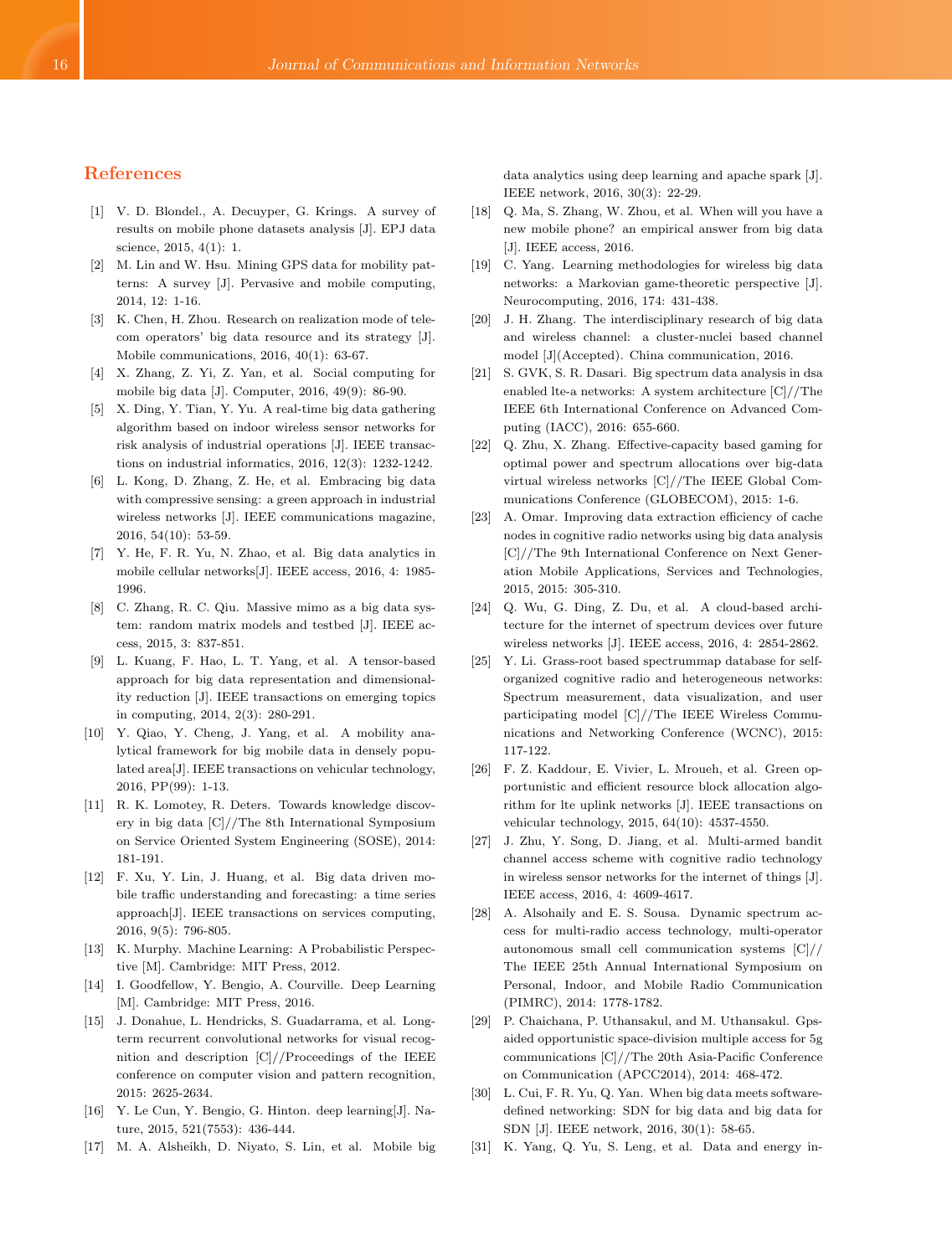tegrated communication networks for wireless big data [J]. IEEE access, 2016, 4: 713-723.

- <span id="page-16-0"></span>[32] J. Liu, F. Liu, N. Ansari. Monitoring and analyzing big traffic data of a large-scale cellular network with Hadoop [J]. IEEE network, 2014, 28(4): 32-39.
- <span id="page-16-1"></span>[33] S. H. Zhang, D. D. Yin, Y. Q. Zhang, et al. Computing on base station behavior using erlang measurement and call detail record [J]. IEEE transactions on emerging topics in computing, 2015, 3(3): 444-453.
- <span id="page-16-2"></span>[34] J. Yang, Y. Qiao, X. Zhang, et al. Characterizing user behavior in mobile internet [J]. IEEE transactions on emerging topics in computing, 2015, 3(1): 95-106.
- <span id="page-16-3"></span>[35] K. Zheng, Z. Yang, K. Zhang, et al. Big data-driven optimization for mobile networks toward 5G [J]. IEEE network, 2016, 30(1): 44-51.
- <span id="page-16-4"></span>[36] T. Louail, M. Lenormand, O. G. C. Ros, et al. From mobile phone data to the spatial structure of cities [J]. Scientific reports, 2014, 4(5276): 1-12.
- <span id="page-16-5"></span>[37] C. Song, Z. Qu, N. Blumm, et al. Limits of predictability in human mobility [J]. Science, 2010, 327(5968): 1018- 1021.
- <span id="page-16-6"></span>[38] X. Lu, E. Wetter, N. Bharti, et al. Approaching the limit of predictability in human mobility [J]. Scientific reports, 2013, 3(2923): 1-9.
- <span id="page-16-7"></span>[39] B. C. Csi, A. Browet, V. A. Traag, et al. Exploring the mobility of mobile phone users [J]. Physica A: statistical mechanics and its applications, 2013, 392(6): 1459-1473.
- <span id="page-16-8"></span>[40] Y. Zhang. User mobility from the view of cellular data networks [C]//IEEE INFOCOM 2014-IEEE Conference on Computer Communications, Toronto, 2014: 1348- 1356.
- <span id="page-16-9"></span>[41] X. Zhou, Z. Zhao, R. Li, et al. Human mobility patterns in cellular networks[J]. IEEE communications letters, 2013, 17(10): 1877-1880.
- <span id="page-16-10"></span>[42] F. Xu, Y. Li, M. Chen, et al. Mobile cellular big data: linking cyberspace and the physical world with social ecology [J]. IEEE network, 2016, 30(3): 6-12.
- <span id="page-16-11"></span>[43] C. Song, T. Koren, P. Wang, et al. Modelling the scaling properties of human mobility [J]. Nature physics, 2010, 6(10): 818-823.
- <span id="page-16-12"></span>[44] Y. Zhang, M. Chen, S. Mao, et al. Cap: community activity prediction based on big data analysis [J]. IEEE network, 2014, 28(4): 52-57.
- <span id="page-16-13"></span>[45] W. Chen, I. Paik, P. C. K. Hung. Constructing a global social service network for better quality of Web service discovery [J]. IEEE transactions on services computing, 2015, 8(2): 284-298.
- <span id="page-16-14"></span>[46] P. Zhou, Y. Zhou, D. Wu, et al. Differentially private online learning for cloud-based video recommendation with multimedia big data in social networks [J]. IEEE transactions on multimedia, 2016, 18(6): 1217-1229.
- <span id="page-16-15"></span>[47] C. Li, P. Zhou, Y. Zhou, et al. Distributed private online learning for social big data computing over data center networks [C]//2016 IEEE International Conference on Communications (ICC), 2016: 1-6.
- <span id="page-16-16"></span>[48] C. K. Leung, H. Zhang.Management of distributed big data for social networks [C]//The 16th IEEE/ACM International Symposium on Cluster, Cloud and Grid Computing (CCGrid), 2016: 639-648.
- <span id="page-16-17"></span>[49] J. Peppanen, M. J. Reno, M. Thakkar, et al. Leveraging ami data for distribution system model calibration and situational awareness [J]. IEEE transactions on smart grid, 2015, 6(4): 2050-2059.
- <span id="page-16-18"></span>[50] Y. Wang, Q. Chen, C. Kang, et al. Clustering of electricity consumption behavior dynamics toward big data applications [J]. IEEE transactions on smart grid, 2016, 7(5): 2437-2447.
- <span id="page-16-19"></span>[51] E. Pan, D. Wang, Z. Han. Analyzing big smart metering data towards differentiated user services: A sublinear approach [J]. IEEE transactions on big data, 2016, 2(3): 249-261.
- <span id="page-16-20"></span>[52] S. Haben, C. Singleton, P. Grindrod. Analysis and clustering of residential customers energy behavioral demand using smart meter data [J]. IEEE transactions on smart grid, 2016, 7(1): 136-144.
- <span id="page-16-21"></span>[53] X. He, Q. Ai, R. C. Qiu, et al. A big data architecture design for smart grids based on random matrix theory [J]. IEEE transactions on smart Grid, 2015.
- <span id="page-16-22"></span>[54] A. Hakiri, P. Berthou, A. Gokhale, et al. Publish/ subscribe-enabled software defined networking for efficient and scalable iot communications [J]. IEEE communications magazine, 2015, 53(9): 48-54
- <span id="page-16-23"></span>[55] A. Ahmad, M. M. Rathore, A. Paul, et al. Defining human behaviors using big data analytics in social internet of things [C]//The IEEE 30th International Conference on Advanced Information Networking and Applications (AINA), 2016: 1101-1107.
- <span id="page-16-24"></span>[56] V. P. Kafle, Y. Fukushima, H. Harai. Id-based communication for realizing iot and m2m in future heterogeneous mobile networks [C]//2015 International Conference on Recent Advances in Internet of Things (RIoT), 2015: 1-6.
- <span id="page-16-25"></span>[57] M. A. Kader, E. Bastug, M. Bennis, et al. Leveraging big data analytics for cache-enabled wireless networks [C]//The IEEE Globecom Workshops (GC Wkshps), 2015: 1-6.
- <span id="page-16-26"></span>[58] N. Ramdhan, M. Sliti , N. Boudriga. Codeword-based data collection protocol for optical Unmanned Aerial Vehicle networks  $\text{[C]/}$ /HONET-ICT IEEE, 2016: 35-39.
- <span id="page-16-27"></span>[59] D. Wu, D. I. Arkhipov, M. Kim, et al. Addsen: Adaptive data processing and dissemination for drone swarms in urban sensing [J]. IEEE transactions on computers, 2016.
- <span id="page-16-28"></span>[60] A. Jaziri, R. Nasri, T. Chahed. Congestion mitigation in 5g networks using drone relays [C]//The International Wireless Communications and Mobile Computing Conference (IWCMC), 2016: 233-238.
- <span id="page-16-29"></span>[61] N. Mohamed, H. AlDhaheri, K. Almurshidi, M. Al-Hammoudi, et al. Using uavs to secure linear wireless sensornetworks [C]//The IEEE 2nd International Con-